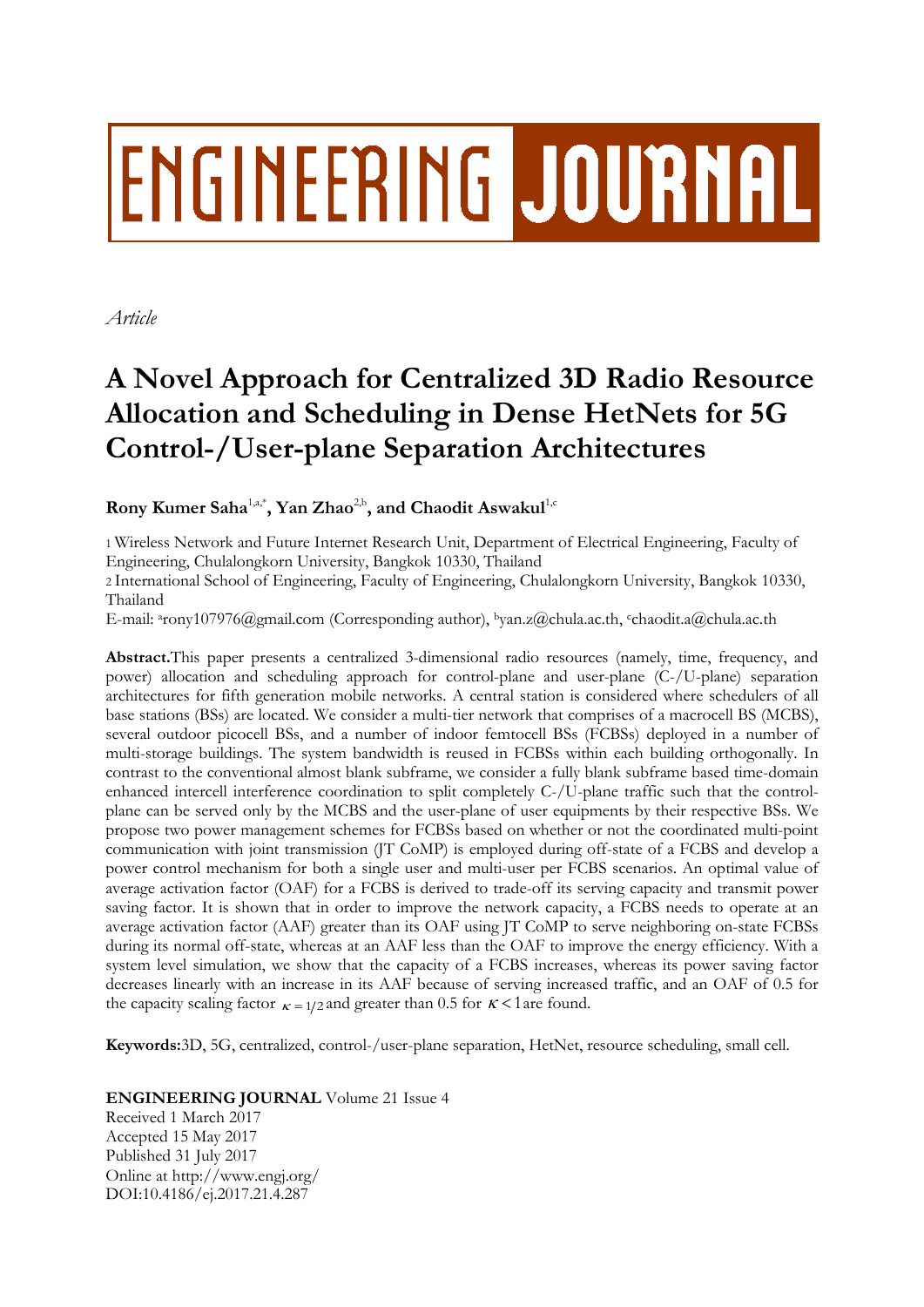# **1. Introduction**

#### **1.1. Background**

Radio resource allocation and scheduling (RRAS) plays a crucial role on achievable capacity, spectral efficiency, and energy efficiency of cellular networks. For providing a high data rate service demand and network capacity, supporting a large traffic volume, and achieving a high spectral and energy efficiencies of fifth generation (5G) cellular networks, the development of an effective RRAS strategy for the major 3 dimensional (3D) radio resources (i.e., time, frequency, and transmit power) has been found inevitable due to their limited availability. Though most existing research addressed either 1-dimensional or 2-dimensional radio resources of these three in decentralized network architectures (i.e., distributed heterogeneous base station (BS) cellular network architectures), a number of research addressed 3D RRAS by now.

 For example, authors in [1], proposed a joint power-frequency-time resource allocation algorithm for wireless mesh networks. Whereas, authors in [2] proposed a joint time-frequency-power resource allocation for low-medium-altitude platforms based Worldwide Interoperability for Microwave Access (WiMAX) networks to improve the performances and services of emergency communications. In [3], authors also proposed a joint subchannel and power allocation algorithm for the downlink of an orthogonal frequencydivision multiple access (OFDMA) femtocell (FC) and macrocell (MC) based network. However, decentralized architectures lead to scaling small cell base stations (SCBSs) with the number of user equipments (UEs) and the amount of traffic volume per unit area, which cause such architectures to suffer from a number of pitfalls, e.g. increase in network operational expense, severe inter-cell interference, and low system hardware resource utilization rate. Hence, decentralized architectures are not widely considered suitable for 5G, and the idea of centralized cellular architecture has come into being [4].

#### **1.2. Related Work**

Numerous proposals on centralized wireless networks are existing in literature, e.g. cloud radio access network architecture [5], wireless network cloud [6], and LightRadio [7], which are based on decoupling radio frequency and baseband processing tasks from physical nodes and shifting them to a centralized location. Similar to these architectures, authors in [4] also proposed a super BS based centralized architecture for 5G where the global centralized resource management center allocates resources to virtual BSs. Recently, software defined networking (SDN) has been considered as an effective centralized resource management for 5G. Authors in [8] proposed SDN-based resource management algorithms for 5G heterogeneous networks (HetNets) that exploit an SDN controller's global view of the network and take optimized resource allocation decisions. Further in [9], authors proposed to combine network function virtualization (NFV) and SDN to achieve better radio resource management performance in fourth generation (4G) and 5G HetNets.

Besides, because of an expected ultra-densification of small cells (SCs) in 5G networks, extensive research on SC energy efficiency has been ongoing. Authors in [10] proposed an energy efficient small cell activation mechanism to offload traffic from the MC to SCs in energy saving mode to reduce the total energy consumption of the network. In [11], authors quantified the tradeoff between energy consumption and throughput in a heterogeneous cellular network by considering SCBSs with four distinct power-saving modes. Authors in [12] studied the on and off (on/off) operation of SCBSs to enhance energy efficiency by applying belief propagation optimization framework into on/off operation of access points.

Further, in contrast to traditional coupled control-plane and user plane (C-/U-plane) network, C-/Uplane separation architectures (CUSAs), also termed as device centric networks [13], have been considered as a potential solution for 5G, and an extensive research is ongoing on CUSA [14-16] either by considering routing control-plane (C-plane) traffic of a SC with the SCBS itself [14] or the macrocell BS (MCBS) [15- 16]. Though the CUSA has been considered as one of the enabling technologies to address prospective features of 5G (e.g., a high indoor data rate, resource utilization, and energy efficiency), to our best knowledge, no existing works addressed the issue of a centralized allocation and scheduling of 3D radio resources, namely time, frequency, and power, in CUSA based 5G, which we aim to address in this paper.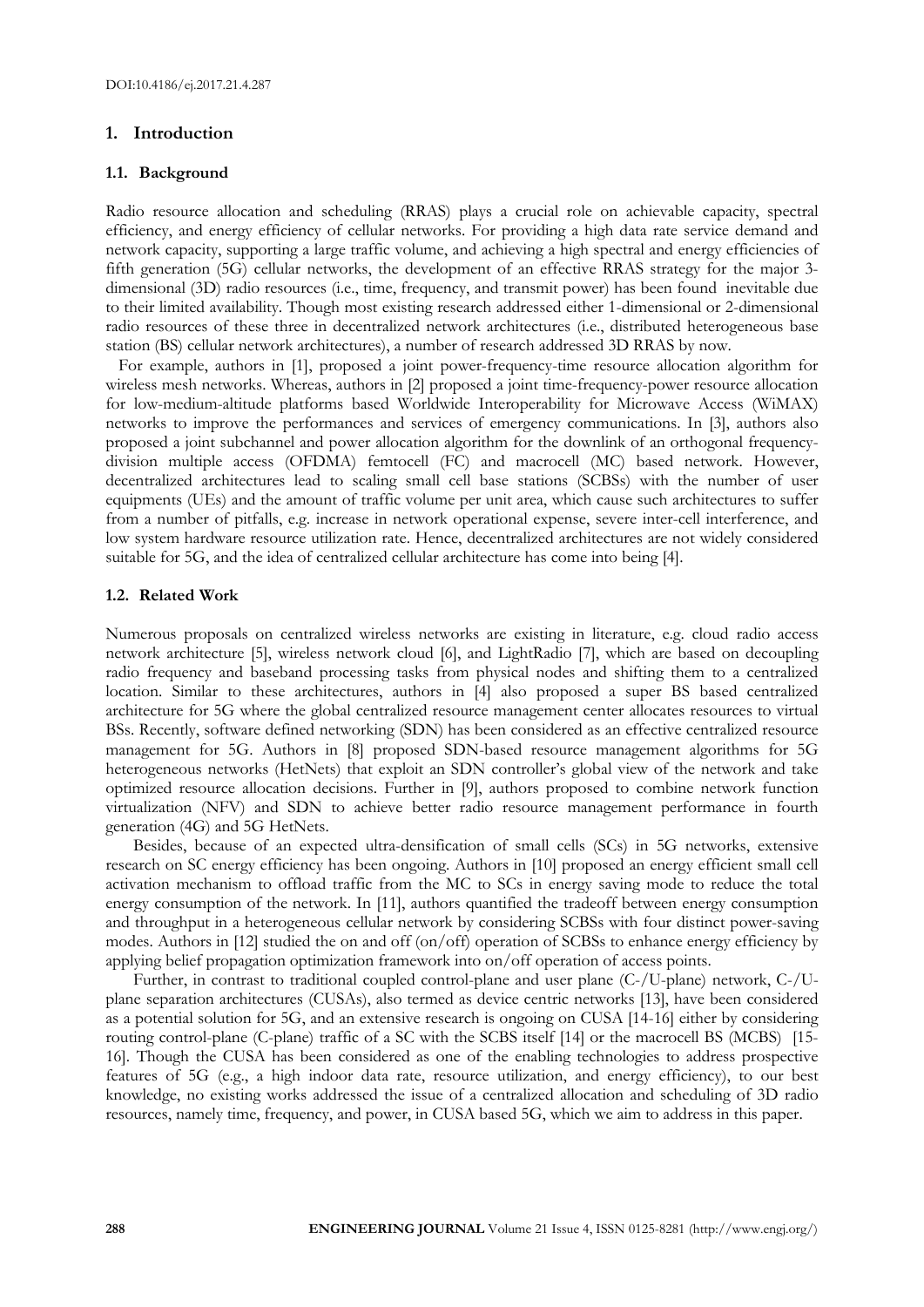DOI:10.4186/ej.2017.21.4.287

#### **1.3. Consideration and Contribution**

We consider a multi-tier network that comprises of a MCBS and a number of outdoor picocell BSs (PCBSs) and indoor femtocell BSs (FCBSs). All FCBSs are deployed within multi-storage buildings. A central station is considered where schedulers of all BSs are located, and the RRAS of C-plane and user-plane (U-plane) traffic of all BSs is performed. Assume that the distance between neighboring buildings and external wall penetration loss of any buildings are significant enough to overcome co-channel interference between FCBSs of neighboring buildings when reusing the same frequency in them. Hence, we consider reusing fully the whole system bandwidth in FCBSs within each building by allocating them orthogonally in any transmission time interval (TTI).

To split C-/U-plane completely such that the C-plane of all UEs is served only by the MCBS, and the U-plane of a UE is served by its respective BS, we consider a fully blank subframe (FBS) as opposed to an almost blank subframe (ABS) based time-domain enhanced inter-cell interference coordination (eICIC) to avoid co-channel cross-tier interference. We propose two transmit power management schemes for FCBSs based on whether or not coordinated multi-point communication with joint transmission (JT CoMP) is employed during the off-state of a FCBS. The JT CoMP is considered during the off-state of any FCBSs to increase the received signal strength at a UE of any FCBSs with an active traffic request to improve the network capacity. However, to improve the energy efficiency, FCBSs with no active traffic requests are considered switching off their transmit powers during their off-states. A transmit power control mechanism of FCBSs is proposed where the on-state and off-state of a FCBS is modelled as conventional on/off traffic source model for both single user and multi-user per FCBS. An optimal value of average activation factor (AAF) of a FCBS is derived to trade-off its capacity and transmit power saving.

With a system level simulation, the impact of varying the AAF of a FCBS on its capacity and transmit power saving performances is analyzed, and an optimal value of AAF (OAF) is presented. Also, to improve the serving capacity only, a FCBS needs to operate at an AAF greater than its OAF using JT CoMP, whereas an AAF less than the OAF is required to improve only the energy efficiency. In addition, the impact of varying the number of FBSs per FBS pattern period (FPP) on the overall system capacity as well as FC capacity is also shown. Since the delay from switching on/off operation of transmit power of a FCBS as well as the delay from processing UE traffic requests by exchanging control signaling between the MCBS and a FCBS influence greatly the capacity and transmit power saving of a FCBS, these effects are captured by varying AAF from 0 to 1 (i.e., switching the transmit power of a FCBS from always on-state to always off-state) over an FPP.

The paper is organized as follows. In section 2, the system architecture, operation, and mechanism of the proposed centralized radio resource allocation and scheduling (CrrAS) are presented. In section 3, we present two transmit power management schemes for FCBSs based on whether or not the JT CoMP is considered during the off-state of any FCBSs. The modelling of transmit power of any FCBSs and the effect of FBS and switching and processing delay are given in section 4. Section 5 covers the problem formation, including multi-tier network model, capacity estimation, transmit power saving factor of FCBSs, optimal average activation factor of FCBSs, effect of power management schemes on OAF, and proportional fair scheduling. Simulation parameters and assumptions are given, and performance evaluations are carried out in section 6. Finally, we conclude the paper in section 7. The list of abbreviations is given in Table 1.

# **2. Proposed Centralized Radio Resource Allocation and Scheduling System Architecture, Operation, and Mechanism**

#### **2.1. System Architecture and Operation**

Figure 1 shows the system architecture of a multi-tier network for CrrAS where under the coverage of a MC, a number of picocells (PCs) and FCs are deployed. All FCs are considered within multi-floor buildings. For CrrAS, the scheduling of all C-plane and U-plane resources for all UEs is performed at the central station. CrrAS can help improve and optimize resource utilization globally through sharing resources between BSs, synchronization of C-plane and U-plane traffic, switching FCBS transmit power on/off, and small cell discovery for CUSA. All U-plane traffic of all UE categories are passed through their respective BSs, i.e. U-planes of all outdoor macro UEs (MUs) and indoor MUs by the MCBS, offloaded MUs by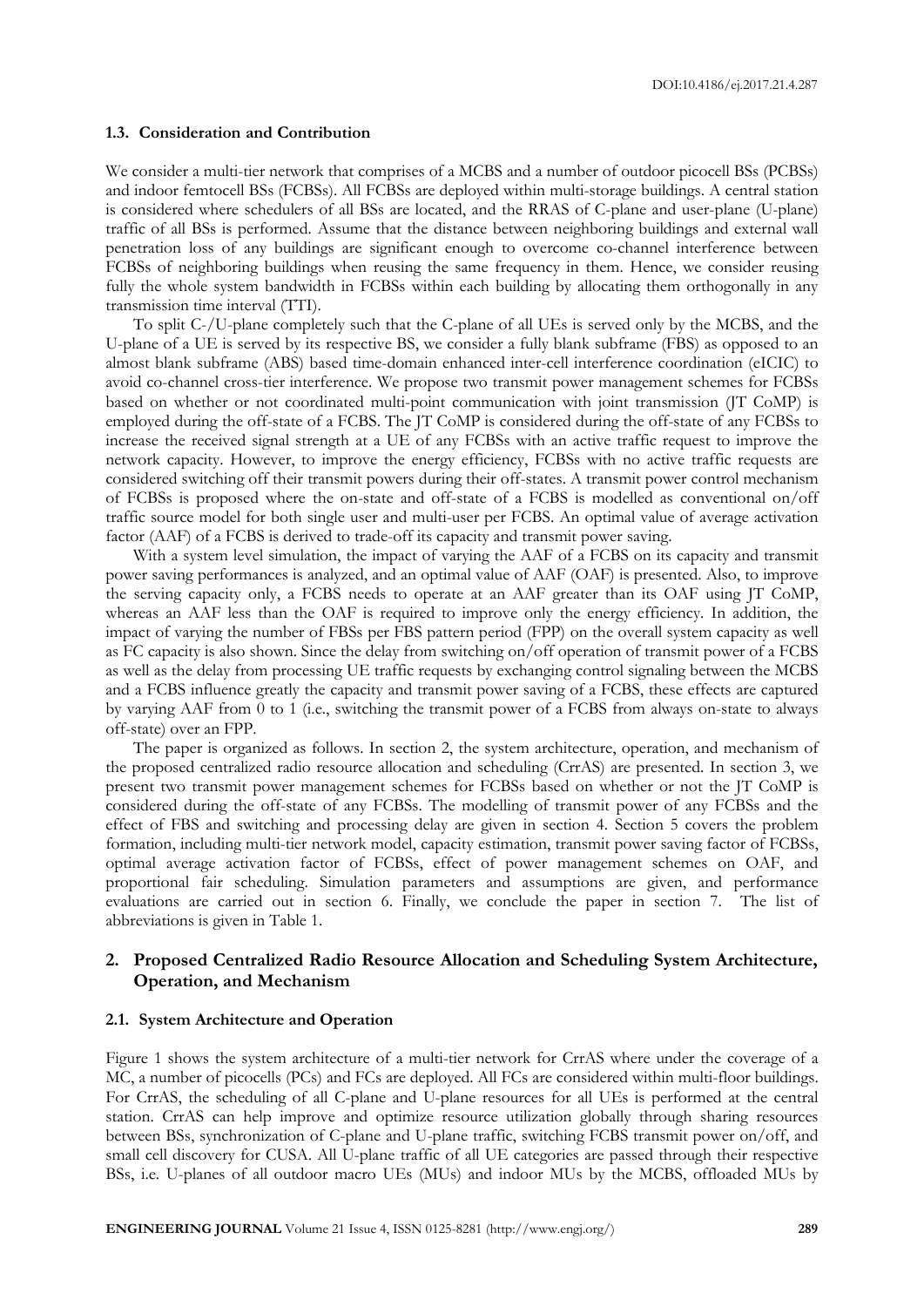DOI:10.4186/ej.2017.21.4.287

PCBSs, and femto UEs (FUs) by FCBSs. All these U-plane traffic is then routed through the central station, then backhauls, mobile core networks, and finally to external networks. However, C-plane of all UEs under the coverage of the MCBS is served by only the MCBS, and routed through the central station, then mobile core networks via backhauls, and finally to external networks.

| Abbreviation Full Form |                              |
|------------------------|------------------------------|
| 2D                     | 2-Dimensional                |
| 3D                     | 3-Dimensional                |
| 3GPP                   | Third Generation Parti       |
| 4G                     | Fourth Generation            |
| $\sim$                 | $\Gamma$ ' $\Gamma$ $\Gamma$ |

| Abbreviation           | <b>Full Form</b>                                     |  |  |
|------------------------|------------------------------------------------------|--|--|
| 2D                     | 2-Dimensional                                        |  |  |
| 3D                     | 3-Dimensional                                        |  |  |
| 3GPP                   | Third Generation Partnership Project                 |  |  |
| 4G                     | Fourth Generation                                    |  |  |
| 5G                     | Fifth Generation                                     |  |  |
| AAF                    | Average Activation Factor                            |  |  |
| ABS                    | Almost Blank Subframe                                |  |  |
| BS                     | <b>Base Station</b>                                  |  |  |
| C-/U-plane             | Control-plane and User-plane                         |  |  |
| CoMP                   | Coordinated Multipoint                               |  |  |
| C-plane                | Control-plane                                        |  |  |
| <b>CSG</b>             | Closed Subscriber Group                              |  |  |
| <b>CUSA</b>            | Control-plane and User-plane Separation Architecture |  |  |
| dВ                     | Decibel                                              |  |  |
| dBi                    | Decibel Relative to an Isotropic Radiator            |  |  |
| dBm                    | Decibel-Milliwatts                                   |  |  |
| eICIC                  | Enhanced Inter-Cell Interference Coordination        |  |  |
| <b>ETSI</b>            | European Telecommunications Standards Institute      |  |  |
| <b>FBS</b>             | Fully Blank Subframe                                 |  |  |
| FC                     | Femtocell                                            |  |  |
| FCBS                   | Femtocell Base Station                               |  |  |
| <b>FPP</b>             | FBS Pattern Period                                   |  |  |
| FU                     | Femto User Equipment                                 |  |  |
| <b>HetNets</b>         | Heterogeneous Networks                               |  |  |
| JT                     | Joint Transmission                                   |  |  |
| МC                     | Macrocell                                            |  |  |
| <b>MCBS</b>            | Macrocell Base Station                               |  |  |
| ΜU                     | Macro User Equipment                                 |  |  |
| OAF                    | <b>Optimal Average Activation Factor</b>             |  |  |
| $\text{on}/\text{off}$ | on and off                                           |  |  |
| PС                     | Picocell                                             |  |  |
| <b>PCBS</b>            | Picocell Base Station                                |  |  |
| <b>RB</b>              | Resource Block                                       |  |  |
| <b>SC</b>              | Small Cell                                           |  |  |
| <b>SCBS</b>            | Small Cell Base Station                              |  |  |
| TTI                    | <b>Transmission Time Interval</b>                    |  |  |
| UE                     | User Equipment                                       |  |  |
| U-plane                | User-plane                                           |  |  |

For simplicity, we assume that separate ideal backhauls of negligible latency exist between any BSs and the central station for proper synchronization between C-plane and U-plane traffic as well as for helping report UE specific signals such as channel state information (CSI) or link adaptation either via the MCBS or via any SCBSs to the central station to schedule a UE to any resource blocks (RBs). The central station can be located either at the MCBS or anywhere within the MC coverage based on, e.g. the upper bound of capacity of available backhauls. An optimal number of RBs per TTI is updated and allocated by respective schedulers of the MCBS and SCBSs based on certain constraints such as control signaling traffic, long- /short-term traffic demand of all MUs and FUs, average data rate demand per UE category, traffic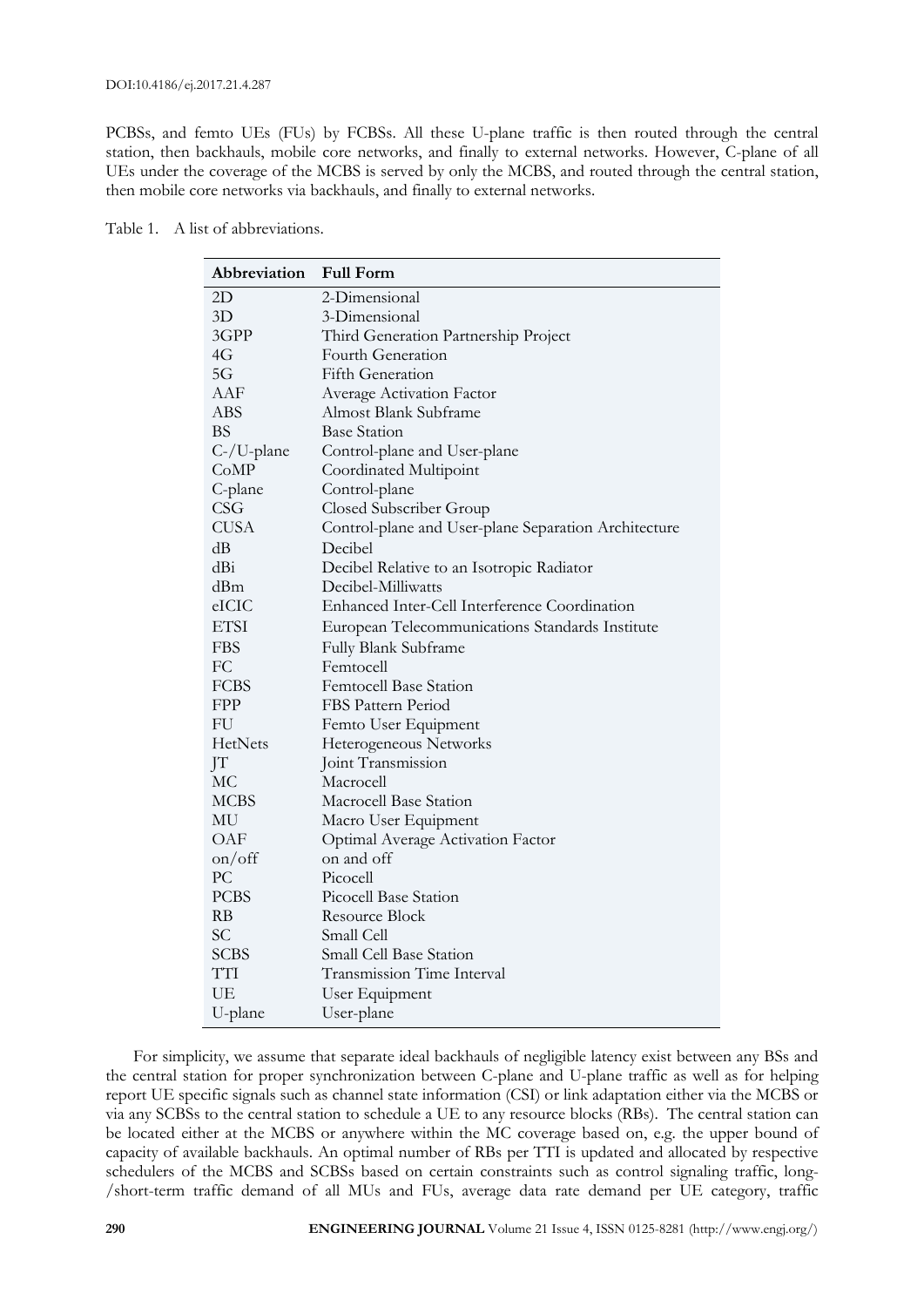characteristics, and fairness factor. To serve U-plane traffic, we consider one proportional fair scheduler for all outdoor and indoor MUs, one for all offloaded MUs, and one for all FUs per building. Also, to serve Cplane traffic, one proportional scheduler for all UEs is considered.

Because of allocating resources to all MUs and FUs at the central station, Unlike traditional decentralized CUSA [15-16], the main advantage of CrrAS is that there is no need for exchanging control signaling between C-plane and U-plane BSs for synchronization, FCBSs' transmit power switching on/off, and SC discovery and wake up mechanism required in CUSA. This results in reducing the control signaling overhead and increasing the user data traffic capacity in the backhaul.

# **2.2. Mechanism**

We consider a FBS based eICIC to avoid transmitting any control signals, in contrast to a traditional ABS, to switch off the transmit power of a FCBS completely during an FBS. A static allocation of the number of FBSs per FPP, comprising 8 TTIs, by a time-domain scheduler at the central station is considered. Also a number of on/off transmit power management schemes are considered, which is detailed in a following section. All indoor MUs, offloaded MUs, and outdoor MUs in the MC coverage are allocated to RBs orthogonally. The whole system bandwidth of the MCBS is reused in FCBSs per building. Like all categories of MUs, RB allocations to all FUs within a building are considered orthogonal. If a MU is detected within any buildings, the time-domain FBS based eICIC is applied to FCBSs of that building to avoid co-channel interference between indoor MUs and FUs.



Fig. 1. System architecture of a multi-tier heterogeneous network for CrrAS with *k* multi-storage buildings.

Note that the existence of a MU whether or not within any buildings can be determined by measuring the downlink path loss of the MU, which causes a sudden fall in received signal strength at the MU because of the presence of a high external wall penetration loss of the building when a MU enters a building. All outdoor MUs are allowed to transmit data during FBSs as well as non-FBSs. However, all indoor MUs are allowed to transmit only during FBSs, and all FUs are scheduled only during non-FBSs as shown in Fig. 2. Figure 3 shows an illustration of RRAS with respect to a FCBS. As can be seen, the transmit power of a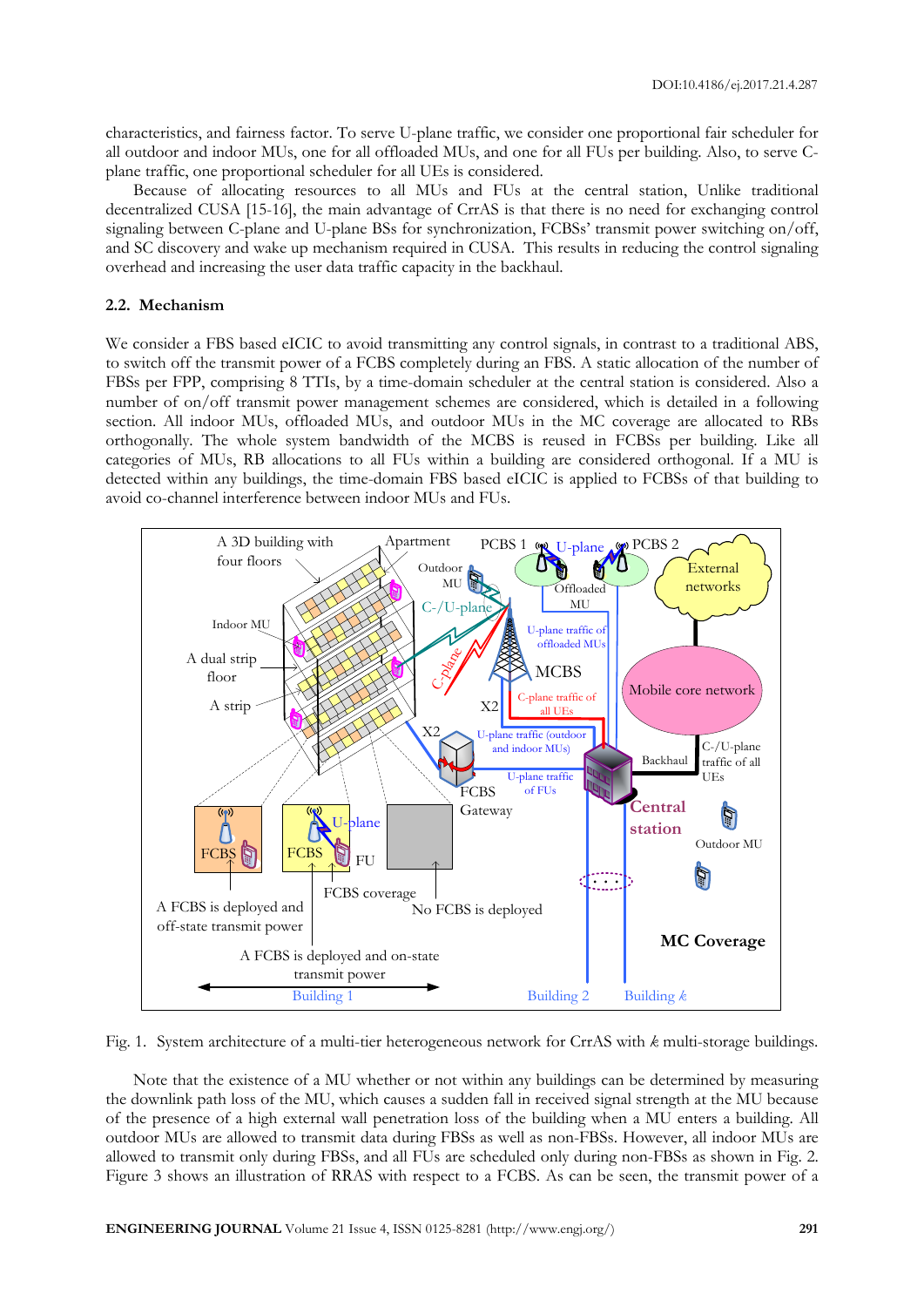FCBS has only two states, either zero or maximum, based on the FU traffic requests and other factors as shown in Fig. 4.



Fig. 2. FBS based time-domain eICIC.



Fig. 3. An illustration of 3D RRAS concerning a FCBS.

# **3. FCBS Transmit Power Management**

The transmit power of a BS has a crucial role on both spectral efficiency and energy efficiency performances. Hence, the transmit power of FCBSs needs to be managed in such a manner that can address both these aforementioned performances. A FCBS for serving U-plane traffic can monitor to detect if there is any active UE traffic requests within its coverage in every certain number of TTIs. The UE within its serving FC coverage can also be synchronized with the on/off cycle of FCBSs in order to measure the received signal strength indications (RSSIs) of all other FCBSs around its serving FCBS and to inform the frequency-domain scheduler of inactive FCBSs in order to form a suitable cooperating set of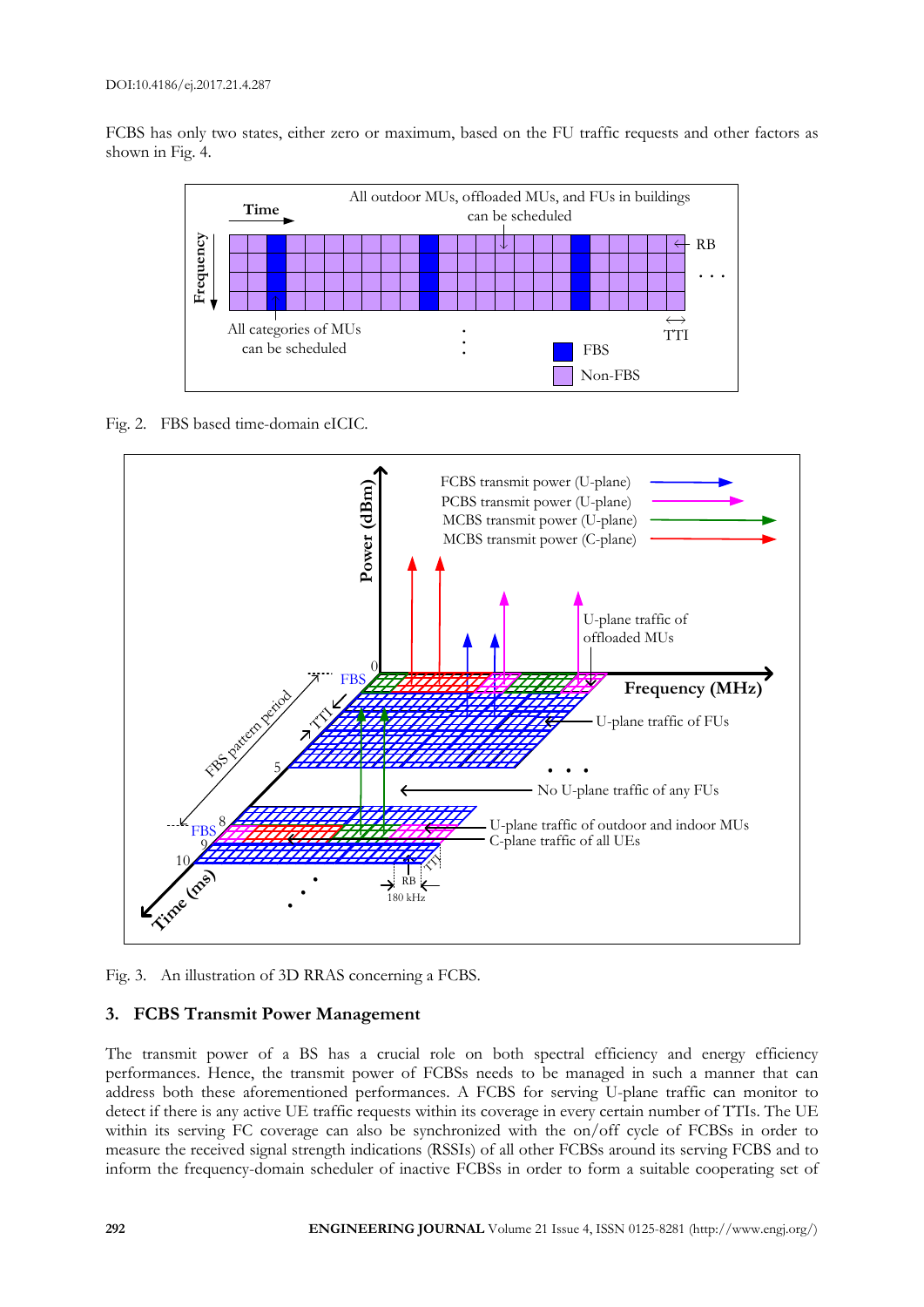FCBSs to offer joint transmission (JT) coordinated multi-point (CoMP) communications to improve the UE's received signal strength.

Hence, when network capacity or spectral efficiency is concerned, cooperative or opportunistic resource allocation can be explored during the off-state of any FCBSs such that neighboring FCBSs with no active traffic requests can form a CoMP set to help increase the received signal strength of any FCBSs with an active traffic request. In contrast, when energy efficiency is concerned, FCBSs with no active traffic requests can be muted for transmission by switching their transmit power off. Hence, based on whether or not a FCBS is considered transmitting power during its off-state, we propose two power management schemes of any FCBSs as described in the following.

# **3.1. Without Exploiting JT CoMP during Off-state of a FCBS Transmit Power**

In this scheme, FCBSs are not always active. Rather, each FCBS is switched on/off based on active data traffic requests. An FCBS is considered switching on as long as an active data traffic session exists, and switching it off after a certain number of TTIs as shown in Fig. 4,which can be modeled as the on/off traffic source model. Switching on/off any FCBSs is governed by the respective scheduler at the central station. When there is no further active data requests from a UE (i.e., FU) under the coverage of a FCBS, the scheduler then sends a *power-off message* to that FCBS to keep its transmit power switched off until any further request is made by any UEs. In switching on an FCBS, a UE first sends a *random access channel request* to the MCBS in the uplink. Assuming that a mechanism exists for selecting an appropriate FCBS by the MCBS, the MCBS informs of the UE request to the corresponding frequency-domain scheduler at the central station. The scheduler then sends a *power-on message* to the FCBS to which the FU may get connected with in the downlink and creates necessary data bearers through that FCBS. The scheduler also informs the UE over the backhaul via the MCBS to create relevant *radio resource control* (RRC) connections with the FCBS. After acknowledging the *RRC connection complete message* from the FCBS, the UE then starts communicating via the FCBS to mobile core networks and then to external networks.



Fig. 4. An illustration of the transmit power on/off scheme of a FCBS without exploiting JT CoMP during its off-state.

# **3.2. With Exploiting JT CoMP during Off-state of a FCBS Transmit Power**

According to [17], there is some unused time between transmitted packets of a traffic service, which can be used for other traffic services. Since we explore at connection levels (i.e., UE traffic requests) rather than packet levels, inactive FCBSs can serve other active FCBSs using JT CoMP during their off-states following the procedure proposed and described in the following. When an on-state FCBS does not have any data to serve to its own serving UE, it can switch from its on-state to off-state to save power so that energy efficiency can be improved. However, if the demand is to enhance spectral efficiency or network capacity rather than energy efficiency, an off-state FCBS can serve other neighbor UEs to increase their throughputs as shown in Fig. 5. Neighboring FCBSs with no active traffic requests can form a CoMP set for JT to a UE of the FCBS with active traffic requests. All FCBSs in a CoMP set transmit the same data to the UE such that the signal strength, and hence the capacity can be improved from multi-point transmissions. An illustrative mechanism for JT CoMP is discussed in the following.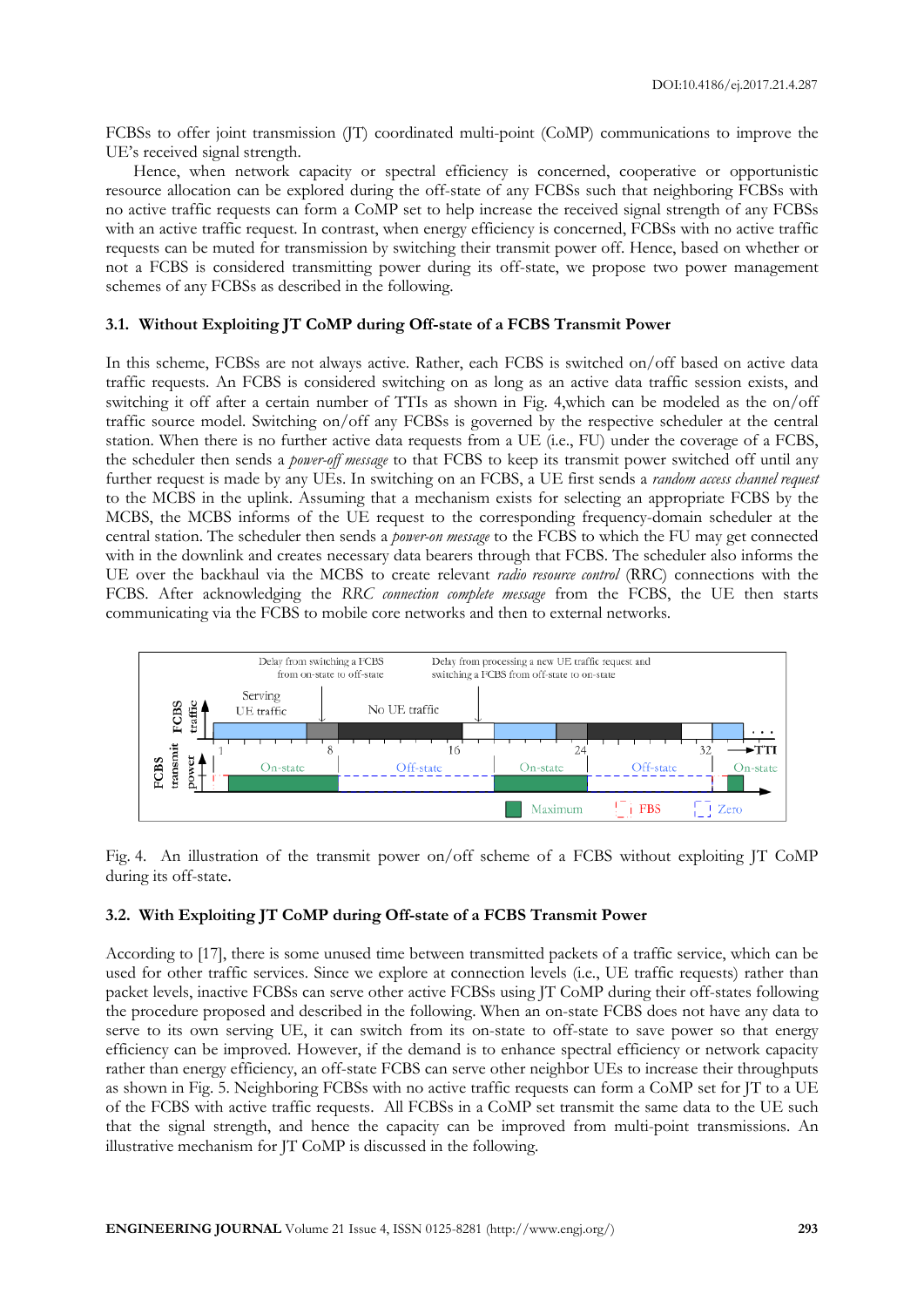

Fig. 5. An illustration of the transmit power on/off scheme of a FCBS with exploiting JT CoMP during its off-state.

An off-state FCBS serves a UE of one of its nearest neighbor FCBSs either at the same frequency as that of the serving FCBS or at a different frequency in any TTIs based on the operator's policy for an efficient bandwidth utilization. Typically, the frequency-domain scheduler has the knowledge of physical cell identity (PCI) and on/off-state status of each FCBS in order to determine and inform any off-state FCBSs to serve during its off-state. Since the scheduler has all the UEs' CSIs and traffic data rate demands, if there exists more than one UE to serve during its off-state, the off-state FCBS is being informed by the scheduler to serve the UE with the maximum service data rate demand, for example. Further, if all the neighbor UEs has the same service data rate demand, the off-sate FCBS may serve any UEs by choosing randomly.

Once an off-state FCBS is chosen to serve any neighbor UEs, it continues to serve the same UE so long as either that UE's data transmission is finished, or until there is a new request from its own serving UE. Hence, even though other neighbor UEs' either CSIs or data rate demands are higher than that of the UE, which has been already chosen by the off-state FCBS, it continues to serve it in order to reduce control signaling overhead (Fig. 5). Also, if during the off-state, the existing UE's (UE1) traffic is finished to serve, the off-state FCBS starts searching to serve another neighboring UE (UE2) if any, and continues to serve as long as any new traffic requests from its own serving UEs is not made. When any such new request is made, the FCBS then stops serving the neighboring UE and starts serving its own UE. All these activities are shown in Fig. 5 where UE 1 and UE 2 are neighboring UEs served by a FCBS during its off-state.

So, based on switching on/off operations (i.e., if there is any FU traffic requests) of transmit power of FCBSs during the off-state, inactive FCBSs can be considered transmitting other neighboring active FUs at any RB *i* in TTI *t* to enhance the overall network capacity and spectral efficiency further while keeping the energy efficiency within a limited range. Hence, a tradeoff between the network capacity and energy efficiency is needed, which is addressed in a later section by deriving an OAF.

# **4. Modeling FCBS Transmit Power and Effect of FBS and Switching and Processing Delay**

#### **4.1. FCBS Transmit Power Modeling**

The 3rd Generation Partnership Project (3GPP) European Telecommunications standards Institute (ETSI) traffic model for non-real time Internet data has three layers, namely session, packet call, and packets [18]. BSs need to be active at the upper most layer, i.e. session layer, while a UE is communicating through them. According to [18], sessions or call arrivals can be modelled as a Poisson process. For simplicity, we assume that a BS activity is directly proportional to the cumulative traffic activity from its UEs. Hence, a U-plane BS (i.e., FCBS) transmit power on-state and off-state can be modelled as exponentially distributed continuous time Poisson process such that the amount of time any FCBSs spent on each state is exponentially distributed. Since given the present state, the future state is independent of the past state, the on-state and off-state transmit powers of any FCBSs can be modelled as two state Markov chain as shown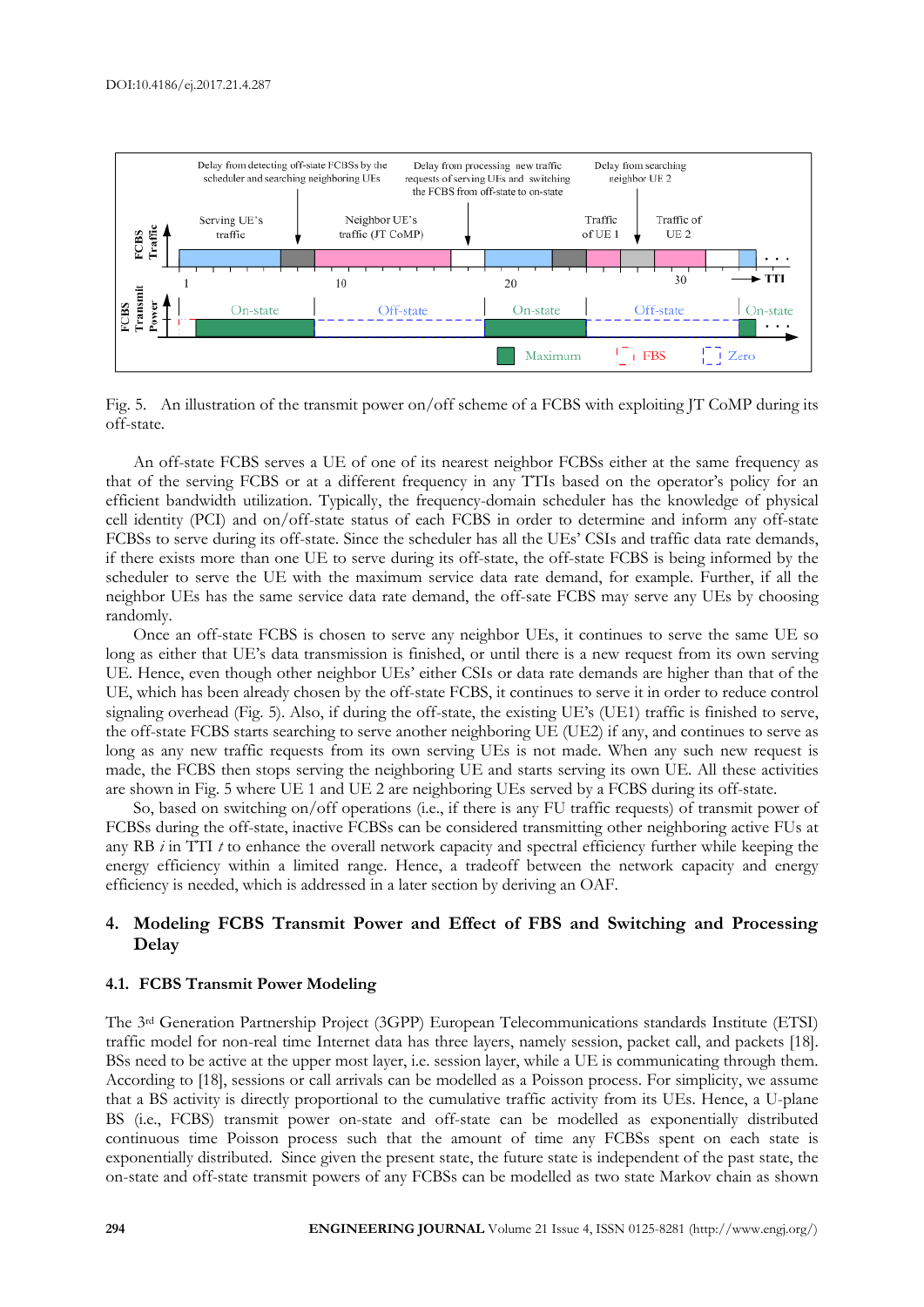in Fig. 6, where  $\lambda$  denotes the power off-state to on-state transition rate, and  $\mu$  denotes the power on-state to off-state transition rate of any FCBSs.



Fig. 6. Two-state on/off transmit power model for a FCBS.

The randomness in switching any FCBS's transmit power to on/off states can be modelled by the average duration of each state such that the average time at an on-state is given by  $1/\mu$  and at an off-state by  $1/\lambda$ [17]. Hence, the AAF, which is defined as the probability that a FCBS is at the on-state, is given by,

$$
\alpha = P(\text{on} - \text{state})
$$
  
=  $(1/\mu)/((1/\lambda) + (1/\mu))$   
=  $\lambda/(\lambda + \mu)$  (1)

Hence,

$$
P\left(\text{off} - \text{state}\right) = 1 - \alpha
$$
  
=  $\mu/(\lambda + \mu)$  (2)

For a single FU per FCBS, because a FU also has two states (i.e., there is either a traffic request or not at all), the FU state diagram is the same as its FCBS's on/off state diagram (Fig. 6). Hence, for a single FU per FCBS, the average on/off state probabilities of transmit power of any FCBSs are given by Eq. (1) and Eq. (2).

However, for multi-user per FCBS, finding the values of on-state and off-state durations is not immediate since there exists more than one UE, and the FCBS may have to be active with an activity factor of 100% at the extreme case. To find the on/off state probabilities of FCBS for such multi-user per FCBS scenario, a more general and simple way is to calculate the probability of no UE traffic requests in progress such that the probability of off-state can be given by,

$$
P(\text{off-state}) = 1 - p(0) \tag{3}
$$

And the probability of on-state can be given by,

$$
P(\text{on-state}) = p(1) + p(2) + \dots + p(N_s)
$$
\n(4)

where  $p(0), p(1), p(2), \cdots, p(N)$  represent the state probability for  $i$ =0,1,2, …, *N<sub>s</sub>*. *N<sub>s</sub>* is the number of users with in-progress traffic with the FCBS. The values of these probabilities can be found following the Birth-Death process as follows.

Consider that there are *M<sup>s</sup>* users per FCBS of which *N<sup>s</sup>* users have in-progress traffic with the FCBS at any time *t* as shown in Fig. 7. Let  $\lambda_{N_s}$  and  $\mu_{N_s}$  denote the birth rate and the death rate respectively. Then, according to [17, 19-20], the followings hold.

$$
\lambda_{N_s} = \begin{cases} (M_s - N_s)\lambda, & 0 \le N_s \le M_s \\ 0, & \text{otherwise} \end{cases}
$$
(5)

$$
\mu_{N_s} = N_s \cdot \mu \tag{6}
$$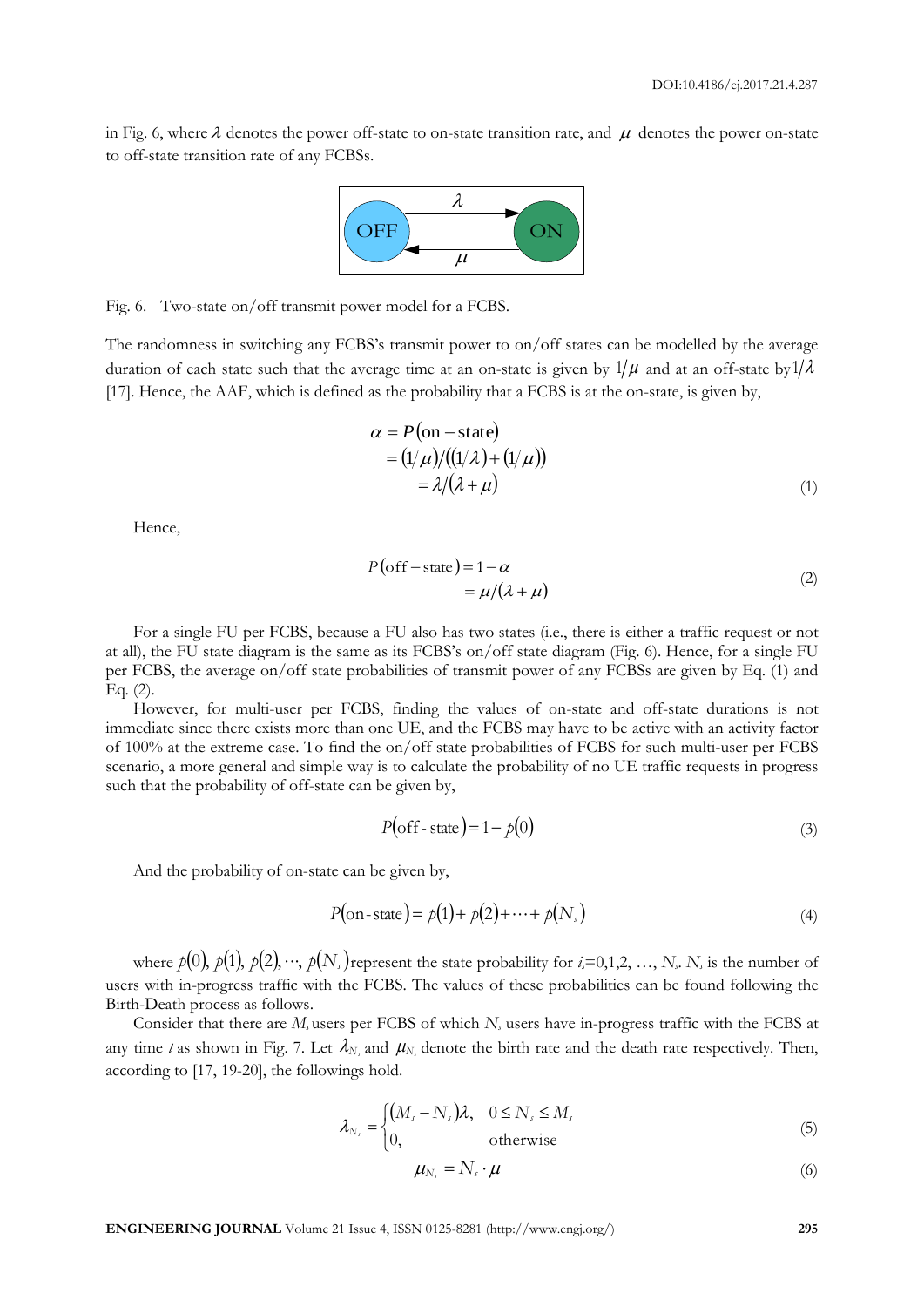And the probabilities for any *N<sup>s</sup>* (Fig. 7) can be given by,

$$
p(N_s) = p(0) \left(\frac{\lambda}{\mu}\right)^{N_s} \binom{M_s}{N_s} \tag{7}
$$



Fig. 7. Occupancy state diagram of a FCBS.

Such that,

$$
p(0) = 1/(1 + \lambda/\mu)^{M_s}
$$
\n(8)

$$
P(\text{off-state}) = p(0)
$$
  
= 1/(1 + \lambda/\mu)<sup>M</sup> (9)

$$
\alpha = P(\text{on} - \text{state})
$$
  
= 1 - 1/(1 + \lambda/\mu)^{M\_s} (10)

Hence, for a particular duration of time *T*s, the average on-state duration of any FCBSs is given by,

$$
t_{\text{on-state}} = \alpha \times T_{\text{s}} \tag{11}
$$

Similarly, the off-state duration is given by,

$$
t_{\text{off-state}} = (1 - \alpha) \times T_s \tag{12}
$$

For evaluation, we consider an average value of probabilities, e.g. given by Eq. (1) and Eq. (2), per FCBS per FPP so that an average value is estimated in ratio of the number of TTIs per FPP per FCBS.

# **4.2. Effect of FBS and Switching and Processing Delay**

Let  $\alpha_{\text{on}\to\text{off}}$  denote an average aggregate delay per FPP  $T$  from switching on-state to off-state of any FCBSs, whereas  $\alpha_{\rm off\to on}$  denote delay from switching off-state to on-state, for traffic request processing of any FUs, e.g. discovery of any FCBSs and C-/U-plane cooperation for synchronization. Let  $\alpha_{\rm ns}$  denote percentage duration of FBSs, and  $\alpha$  and  $\alpha$  denote percentage average durations of any in-progress active and inactive FU traffic respectively per FPP *T*.

The average on-state duration of any FCBSs can be given by,

$$
t_{\text{on-state}} = \alpha \times T
$$
  
=  $(\alpha_s + \alpha_{\text{on}\to\text{off}}) \times T$  (13)

Similarly, the average off-state duration of any FCBSs is given by,

$$
t_{\text{off-state}} = (1 - \alpha) \times T
$$
  
=  $(1 - (\alpha_s + \alpha_{\text{on}\to\text{off}})) \times T$  (14)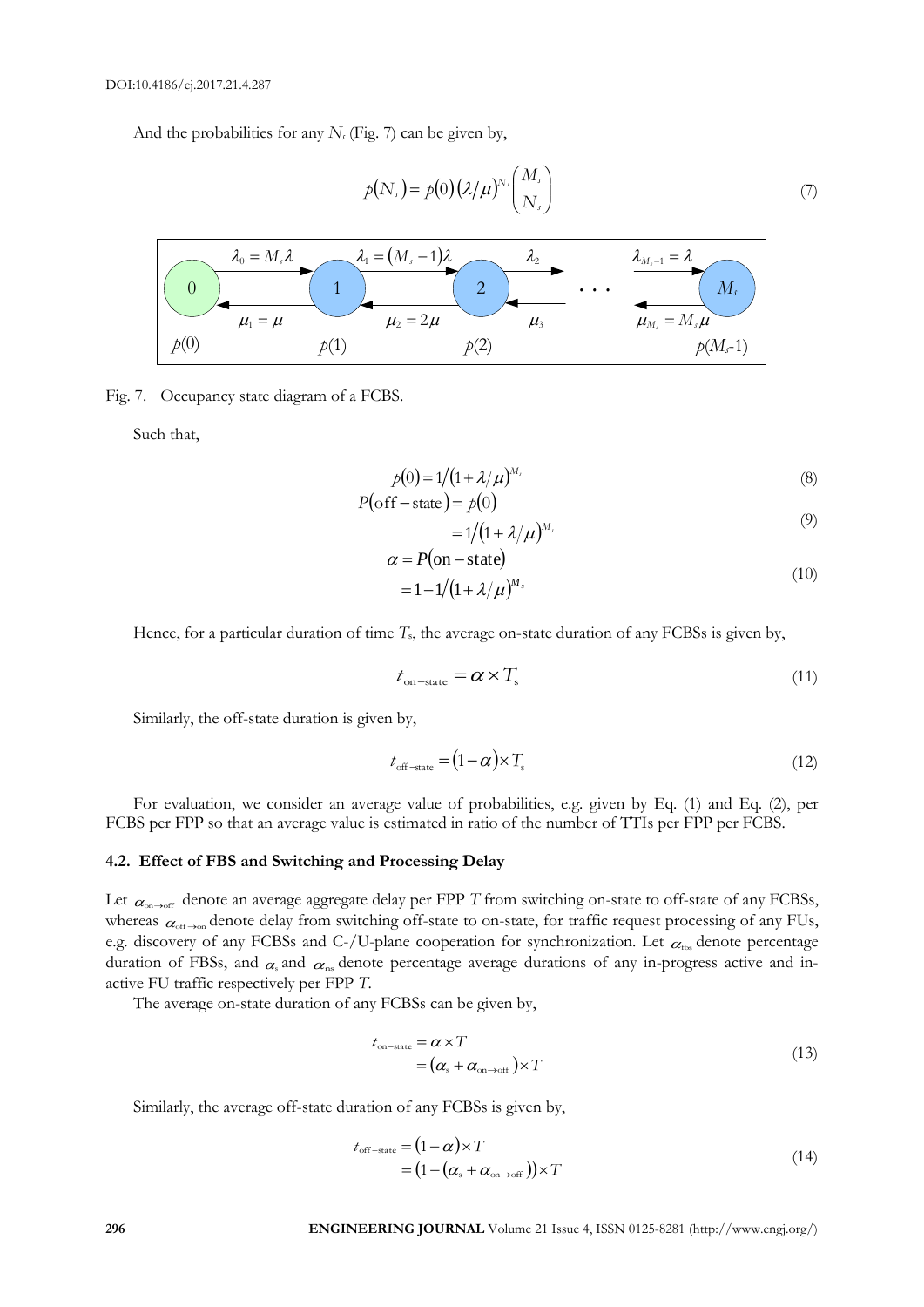Equivalently,

$$
t_{\text{off-state}} = (\alpha_{\text{ns}} + \alpha_{\text{off}\to\text{on}} + \alpha_{\text{fbs}}) \times T
$$
\n(15)

Such that,

$$
T = t_{\text{on-state}} + t_{\text{off-state}} \tag{16}
$$

#### **5. Problem Formulation**

#### **5.1. Multi-Tier Network Model**

Consider that there are *M* RBs in the system bandwidth, and *N* MUs in the system. Let  $S<sub>P</sub>$  denote the number of PCs in the MC coverage. Consider that the number of offloaded MUs is uniformly distributed in the interval [1,  $U_{\text{OFL}}$ ]. If all PCs have an equal number of offloaded MUs  $U_P$ , i.e.  $\forall qU_P^q = U_P$ , then the total number of offloaded MUs,  $U_{\text{OFL}} = S_P \times U_P$ . However, in general,  $U_P^q$  is a random variable, which varies from one PC to another, and the realization of  $U^q$  for a PC is mutually independent from the others. If  $\mu_M$ denotes the ratio of the number of indoor MUs, then the total number of indoor MUs is  $U_M = \mu_M \times N$ , outdoor MUs is  $U_{\text{MO}} = N \cdot U_{\text{OFL}} \cdot U_{\text{MI}}$ , and MUs served by the MC is  $U_{\text{M}} = U_{\text{MO}} + U_{\text{MI}}$ .

Let NM denote the set of indices of all MUs such that  $NM = \{1, 2, 3, \ldots, N\}$ . Denote NMO, NP, and NMI respectively the set of indices of all outdoor MUs, offloaded MUs, and indoor MUs. Note that NM is partitioned randomly into three disjoint subsets NMO, NP, and NMI. Let L denote the maximum number of buildings in a MC coverage, and SF denote the number of active FCs in each building. Assuming that SF is the same for all buildings, the total number of active FCs in the system is SFS=L×SF. Consider that the number of FUs in buildings are independent and uniformly distributed in the interval [1, UF]. In general, UF is a random variable, which varies from one building to another, and the realization of UF for a building is mutually independent from the others where a realization is defined as a simulation run time.

Let  $U_F^w$  denote the number of FUs served by a FC  $S_F^w$  in a building such that  $\forall w \cup F_F \in [0, U_{F,\text{max}}^w]$ . If all FCs have an equal number of FUs  $U_{\text{FC}}$ , i.e.  $\forall w \cdot U_{\text{FC}}^w = U_{\text{FC}}$ , then the total number of FUs in any buildings, UF=SF×UFC. However, in general,  $U_F^*$  is a random variable, which varies from one FCBS to another, and the realization of U<sub>F</sub> for a FCBS is mutually independent from the others. If each FC in a building serves one UE, i.e.  $U_{FC} = 1$ , the total number of FUs in a building is UF=SF, and in the system is UFS=L $\times$  UF. Let NF denote the set of all FU indices in a building such that  $NF={1, 2, 3, ..., UF}.$ 

The realization of MUs served by the MC and PCs are not mutually independent since MUs served by PCs are MUs offloaded from the MCBS, and the schedulers have a complete knowledge when a MU is offloaded. FC buildings and PCs are located randomly and uniformly in the MC area. The indoor MUs are distributed randomly and non-uniformly within buildings. All outdoor MUs, offloaded MUs, and FUs are distributed randomly and uniformly within their respective BSs' coverage area.

Let  $T$  denote simulation run time with the maximum time of  $Q$  (in time step each lasting 1 ms) such that  $T = \{1, 2, 3, ..., Q\}$ . Let  $T_{\text{FBS}}$  denote a set of FBS indices over all FPPs for *Q* TTIs, and  $T_{\text{FPP}}$  denote the number of subframes per FPP such that  $T_{\text{FBS}} \subseteq T$  and  $T_{\text{FBS}} = \{t: t = (v \times T_{\text{FPP}}) + n; v = 0, 1, 2, ..., Q/T_{\text{FPP}}\}$  $n=1,\;...,\;T_{\rm FBS}\}$  where  $T_{\rm FBS}$ =1, 2, …,  $T_{\rm FPP}$  corresponds to FBS patterns  $\alpha_{\rm{fbs}}$  =1/ $T_{\rm FPP},2/T_{\rm FPP},\;...,\;T_{\rm FPP}/T_{\rm FPP}$ respectively. Let  $t_{\text{FBS}}$  and  $t_{\text{non-FBS}}$  denote respectively an FBS and a non-FBS such that  $t_{\text{FBS}} \in T_{\text{FBS}}$  and  $t_{\text{non-FBS}} \in T \setminus T_{\text{FBS}}.$ 

Let  $t_{\text{on-state}}$  denote a set of subframes over all FPPs for  $T$ , and  $t_{\text{on-state}}$  denote the number of subframes per FPP such that  $t_{\text{on-state}}$   $\subseteq$   $T$ . In general,  $t_{\text{on-state}}$  is an integer random variable, which varies from one  $T_{\text{FPP}}$ to another for *Q* TTIs and depends mainly on in-progress active UE traffic requests and characteristics over any T<sub>FPP</sub>.

#### **5.2. Capacity Estimation**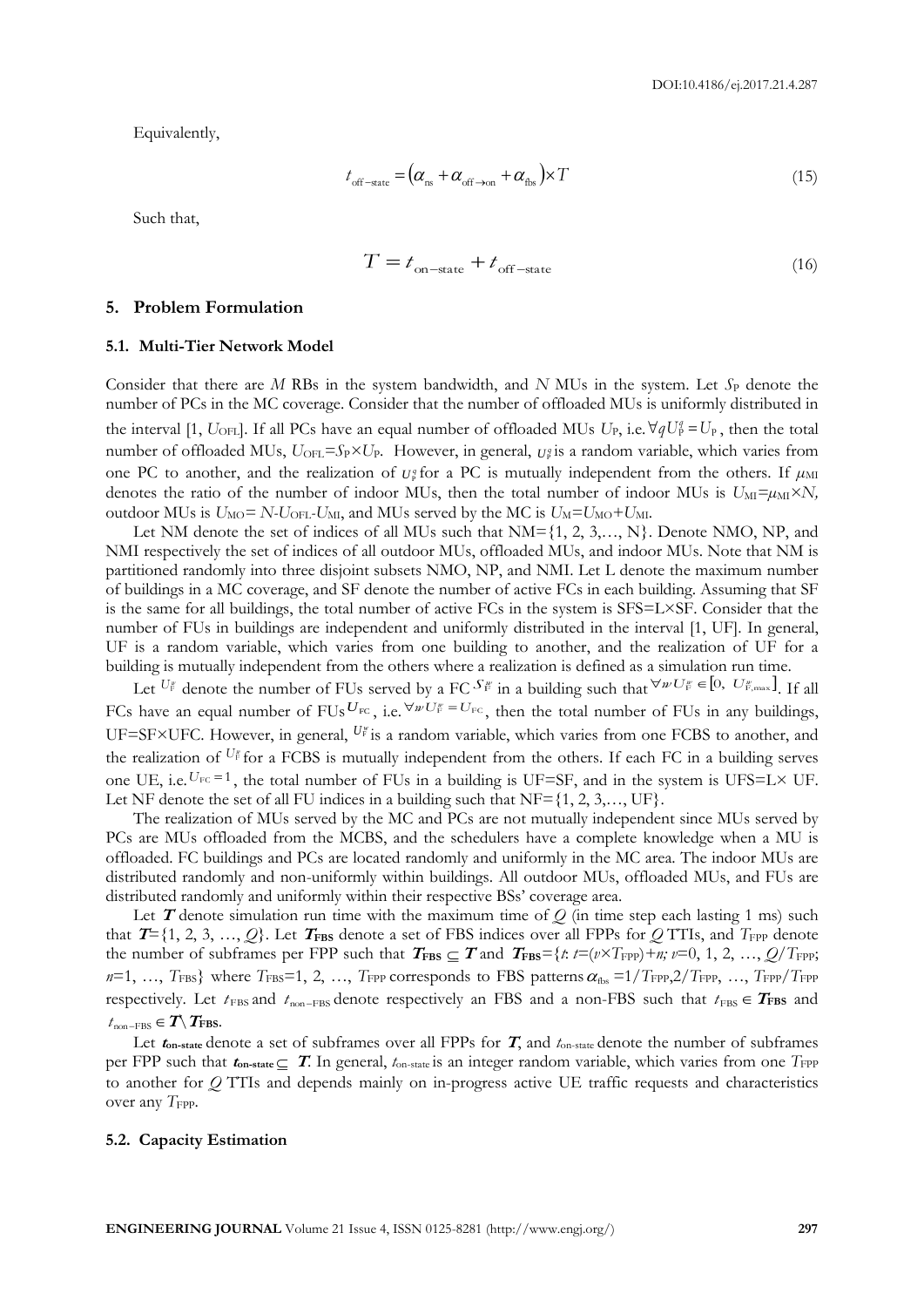Let  $d_{\text{MU}}$ ,  $d_{\text{PC}}$ , and  $d_{\text{FCL}}$  denote respectively the distances of any MUs, PCs, and buildings from the MCBS, and  $d_{\text{FC}}$  denote the distance between a FCBS and a FU. The distances of all UEs of each category in a realization are generated following the respective distribution functions as mentioned earlier. The received signal-to-interference-plus-noise ratio (SINR) for a UE at RB *i* in TTI *t* at power *p* can be expressed as

$$
\rho_{t,i,p} = (P_{t,i,p}^{\text{tr}}/(N_{t,i,p}^{\text{s}} + I_{t,i,p})) \times H_{t,i,p}
$$
\n(17)

where  $P_{t,i,p}^{\text{tr}}$  is the transmission power;  $N_{t,i,p}^{\text{s}}$  is the noise power;  $I_{t,i,p}$  is the total interference signal power; and  $H_{t,i,p}$  is the link loss for a link between a UE and a BS at RB *i* in TTI *t* at power *p*, which can be expressed in dB as

$$
H_{t,i,p}(\text{dB}) = (G_t + G_r) - (L_F + PL_{t,i,p}) + (L\mathcal{S}_{t,i,p} + S\mathcal{S}_{t,i,p})
$$
\n(18)

where  $(G_t + G_r)$  and  $L_F$  are respectively the total antenna gain and connector loss, and  $LS_{t,i,p}$ ,  $SS_{t,i,p}$ , and *PL*<sub>t</sub>,*i*,*p* respectively denote shadowing effect, small-scale Rayleigh fading or Rician fading, and distance dependent path loss between a BS and a UE at RB  $i$  in TTI  $t$  at power  $p$ . Let  $\beta$  denote implementation loss factor. Using Shannon's capacity formula, a link throughput at RB *i* in TTI *t* at power *p* in bps per Hz is given by [21-22],

$$
\sigma_{i,i,p}(\rho_{i,i,p}) = \begin{cases}\n0, & \rho_{i,i,p} < -10 \, \text{dB} \\
\beta \log_2(1 + 10^{(\rho_{i,i,p}(\text{dB})/10)}), & -10 \, \text{dB} \le \rho_{i,i,p} \le 22 \, \text{dB} \\
4.4, & \rho_{i,i,p} > 22 \, \text{dB}\n\end{cases}
$$
\n(19)

Since any FCBSs transmits only u-plane traffic during its on-state, using Eq. (13), the aggregate average capacity of FCBSs is given by,

$$
\sigma_{\text{FC}} = \sum_{t=1}^{Q} \sum_{i=1}^{M} \alpha_s \times \sigma_{t,i,p} \left( \rho_{t,i,p} \right)
$$
\n(20)

where  $\sigma_{t,i,\rho}(\rho_{t,i,p})$  denotes the throughput response of all FUs in  $t \in t_{\text{on-state}}$  over  $M$  RBs.

The total system capacity over the whole system bandwidth for *Q* TTIs can be expressed as the sum throughput of all UEs as follows.

$$
\sigma_{\rm S} = \sum_{i=1}^{Q} \sum_{i=1}^{M} \sigma_{i,i,p} \left( \rho_{i,i,p} \right)
$$
\n(21)

where  $\sigma$  and  $\rho$  are responses of all MUs in  $t \in T$ FBS, outdoor and offloaded MUs in  $t \in T \setminus T$ FBS, and all FUs in  $t \in t_{\text{on-state}}$ .

# **5.3. FCBS Transmit Power Saving and Optimal Average Activation Factors**

#### 5.3.1. FCBS transmit power saving factor

Using Eq. (13) and Eq. (14), the power saving factor of any FCBSs can be given by the average on-state and off-state durations as follows.

$$
\eta = t_{\text{off-state}}/(t_{\text{on-state}} + t_{\text{off-state}})
$$
\n
$$
= ((1 - \alpha) \times T)/T
$$
\n(22)

$$
= 1 - \alpha \tag{23}
$$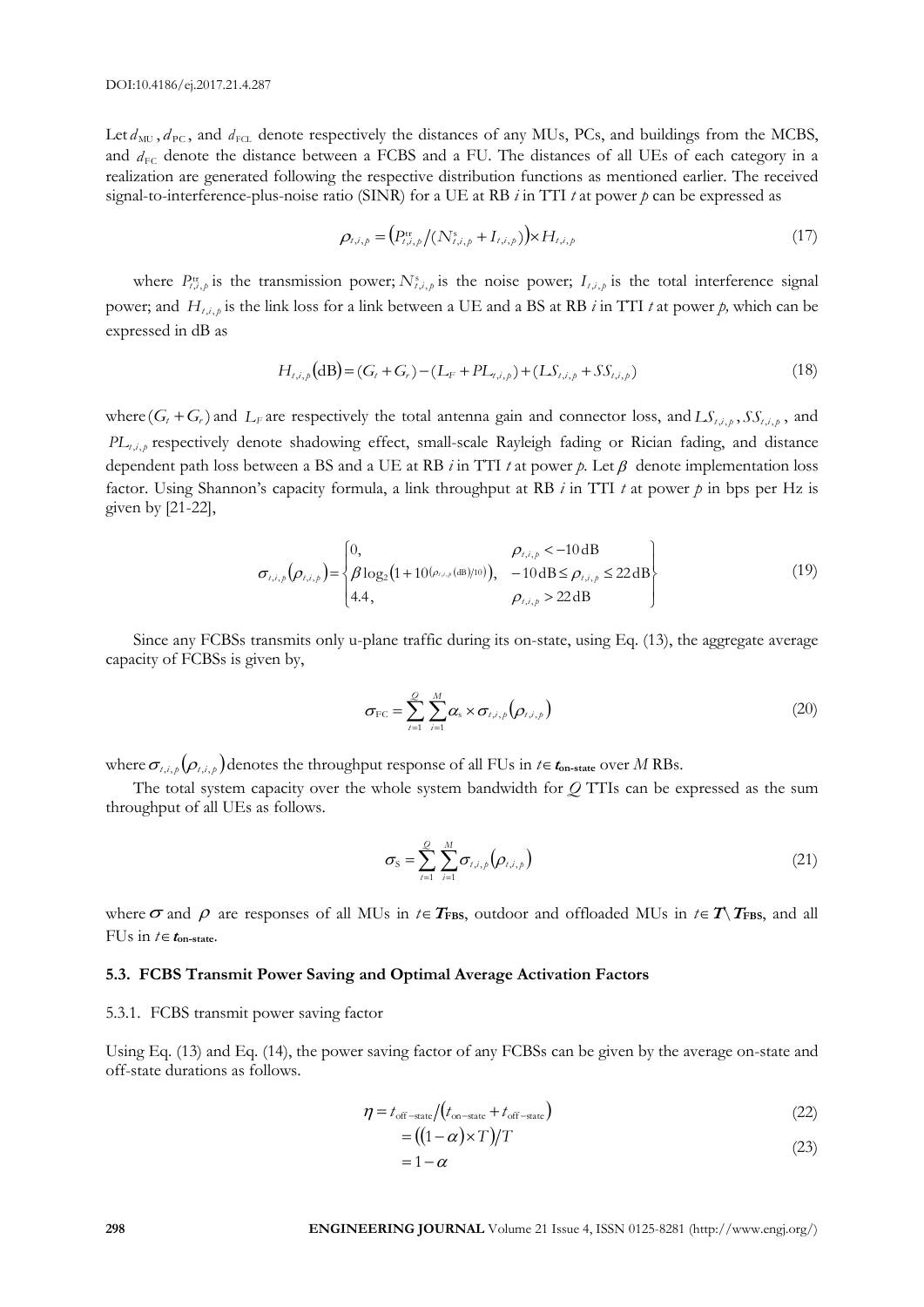Hence, the percentage power saving factor is given by,

$$
\% \eta = (1 - \alpha) \times 100 \tag{24}
$$

# 5.3.2. FCBS optimal average activation factor

Since both the capacity and power saving factor of any FCBSs are proportional to AAF, an OAF that can trade-off these demands can be defined as its corresponding value of a point where the capacity and power saving responses are equal so that the optimization problem can be formulated as follows.

maximize 
$$
\alpha
$$
  
subject to  $\eta - (\sigma_{\text{FC}}/\sigma_{\text{FC,max}}) = 0$ 

where  $\sigma_{FC, max}$  denotes the maximum capacity of FUs in  $t \in T$  over M RBs, whereas  $\sigma_{FC}$  implies the actual aggregate capacity of FCs as given by Eq. (20).

From Eq. (20), since  $\sigma_{FC}$  is a function of link quality irrespective of the value of  $\alpha_s$ ,  $\sigma_{FC, max}$  can be defined and fixed in prior as a system parameter by setting the maximum value of the average link quality of an FU  $\sigma_{kq}$  based on, e.g. the operating band of FCBSs such that  $\sigma_{FC} \leq \sigma_{FC,max}$ . The inequality comes from the fact that the average actual link quality of any FUs is upper bounded by  $\sigma_{k}$ , which is incorporated in  $\sigma_{\text{FC}}$  by a capacity scaling factor  $\kappa$  such that  $0 < \kappa \leq 1$ .

The solution of the above optimization problem for  $\alpha \equiv \alpha_s$  can be found as follows, which is proved in the following.

$$
\alpha^* = 1 - (\sigma_{\text{FC}} / \sigma_{\text{FC,max}})
$$

**Proof**. From Eq. (20),

$$
\sigma_{\text{FC,max}} = (Q \times M) \times \alpha_{\text{s}} \times \sigma_{\text{kq}}
$$

Applying the constraint,

$$
\eta = \sigma_{\text{FC}} / \sigma_{\text{FC,max}}
$$
  
\n
$$
\Rightarrow 1 - \alpha = \sigma_{\text{FC}} / \sigma_{\text{FC,max}}
$$
  
\n
$$
\Rightarrow \alpha = 1 - (\sigma_{\text{FC}} / \sigma_{\text{FC,max}})
$$
\n(25)

From Eq. (13),

$$
\alpha = \alpha_{\rm s} + \alpha_{\rm on \to off}
$$

Assuming  $\alpha_s \gg \alpha_{\text{on}\to\text{off}}$  such that  $\alpha \equiv \alpha_s$ . Hence, by omitting the inequality with  $\kappa$  as explained above and using Eq. (20),  $\sigma_{\text{FC}}$  can be expressed in terms of  $\sigma_{\text{FC,max}}$  as follows.

$$
\sigma_{\rm FC} = \kappa \times \sigma_{\rm FC, max}
$$

Further from Eq. (25), the solution for  $\alpha = \alpha^*$  can be found as follows.

$$
\alpha^* \cong 1 - ((\kappa \times \sigma_{FC, max})/\sigma_{FC, max})
$$
  
\n
$$
\Rightarrow \alpha^* \cong 1 - \kappa
$$
 (26)

For  $\kappa = 1/2$ , the above solution becomes as follows.

**ENGINEERING JOURNAL** Volume 21 Issue 4, ISSN 0125-8281 (http://www.engj.org/) **299**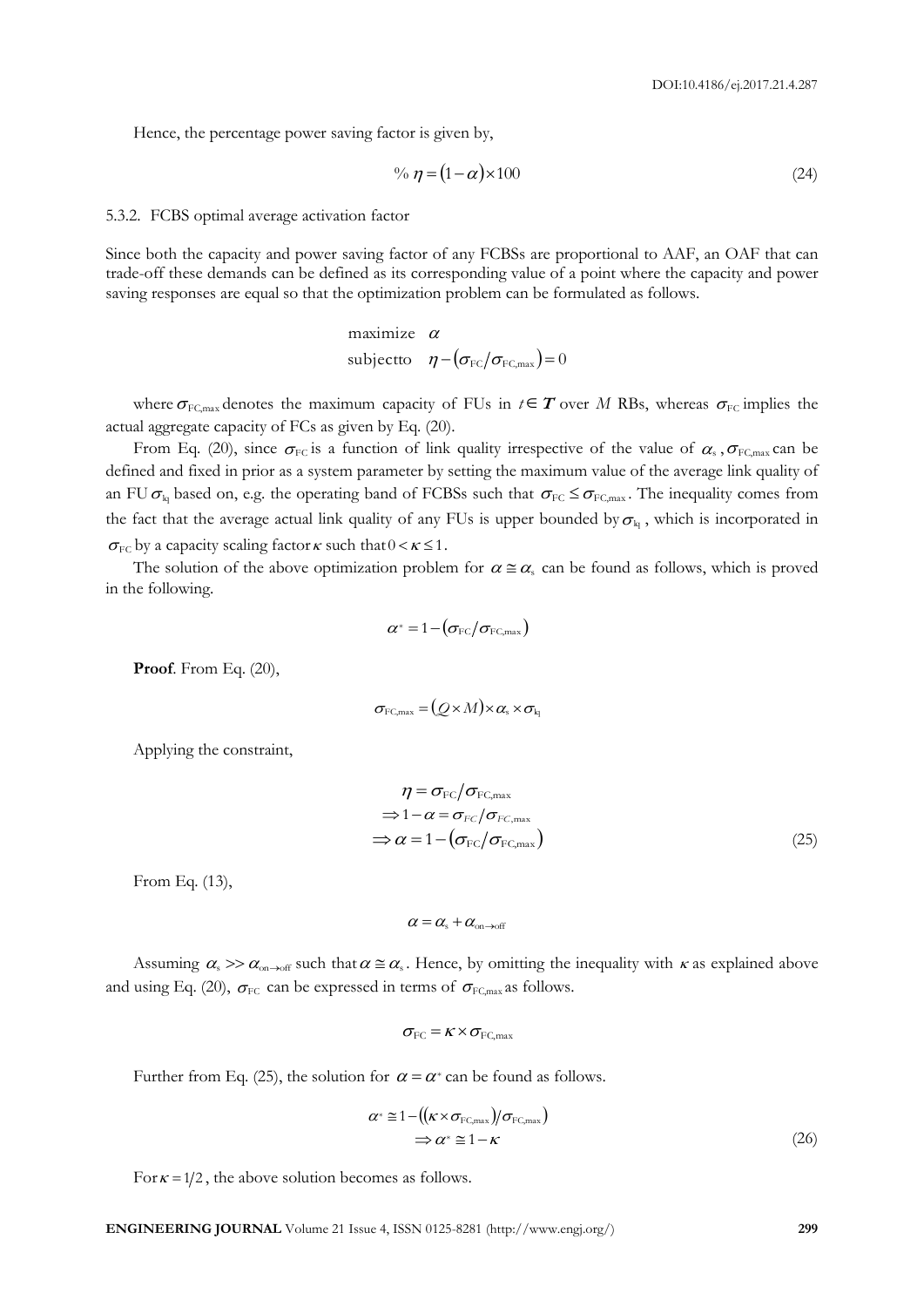$$
\alpha^* \equiv 1/2 \tag{27}
$$

# 5.3.3. Effect of power management schemes on OAF

When considering JT CoMP to improve network capacity further from that can be achieved at  $\alpha = \alpha^*$ , the solution of the above optimization problem can be given by,

$$
\alpha_{\text{nc}}^* > \alpha^* \n\Rightarrow \alpha_{\text{nc}}^* > 1 - (\sigma_{\text{FC}}/\sigma_{\text{FC,max}})
$$
\n(28)

where  $\alpha_{nc}^*$  denotes an OAF that corresponds to the improved network capacity set by the network operator.

Similarly, when considering energy efficiency to improve further from that can be achieved at  $\alpha = \alpha^*$ , the solution for an OAF can be given by,

$$
\alpha_{\rm ee}^* < 1 - \left(\sigma_{\rm FC}/\sigma_{\rm FC, max}\right) \tag{29}
$$

where  $\alpha_{ee}^*$  denotes an OAF that corresponds to the improved energy efficiency also set by the network operator. Note that a FCBS operates as a typical single network entity to serve UEs only within its coverage when considering its AAF  $\alpha$  less than that of its OAF  $\alpha^*$ . Hence, there is no need for JT CoMP to address energy efficiency improvement.

# **5.4. Proportional Fair Scheduling**

Since proportional fair scheduler provides an optimal trade-off between fairness and throughput performances, we consider it to schedule time and frequency resources among UEs. Based on the current and past average throughputs of a UE, it schedules a UE  $x_i(t)$  in TTI *t* at RB *i* with the maximum performance metric given by [23],

$$
x_i(t) = \arg\max_{x} (\sigma_{x,i}(t)/\widetilde{\sigma}_{x,i}(t))
$$
\n(30)

where  $\sigma_{x,i}(t)$  and  $\widetilde{\sigma}_{x,i}(t)$  represent respectively the current and past average throughputs of UE *x* at RB *i* in TTI *t*. The past average throughput  $\tilde{\sigma}_{x,i}(t)$  at RB *i* is updated in every TTI as follows [24] where *t*c denotes adjustable time constant.

$$
\widetilde{\sigma}_{x,i}(t+1) = \begin{cases}\n\widetilde{\sigma}_{x,i}(t)(1-1/t_c) + 1/t_c \, \sigma_{x,i}(t), & x = x_i(t) \\
\widetilde{\sigma}_{x,i}(t)(1-1/t_c), & x \neq x_i(t)\n\end{cases}
$$
\n(31)

# **6. Simulation Parameters, Assumptions, Performance Results**

#### **6.1. Simulation Parameters and Assumptions**

The default simulation parameters and assumptions used for the system level simulation are listed in Table 2. Unless stated explicitly, the default value for any parameters is used from Table 2. Note that rather than choosing sophisticated but computationally complex theoretical models such as ray tracing, we consider empirical simplified path loss model for indoor FCs and assume the similar mechanisms for the dual-strip model for evaluating the performance of FCs [25] recommended by the 3GPP. We consider that FCs in all buildings experience the similar signal propagation characteristics. Hence, there would not be any significant deviation in the performance results from using empirical models that do not necessarily guarantee the transportability between environments. Also, eICIC is considered to address mainly the cross-tier interference between indoor MUs and femto-tier.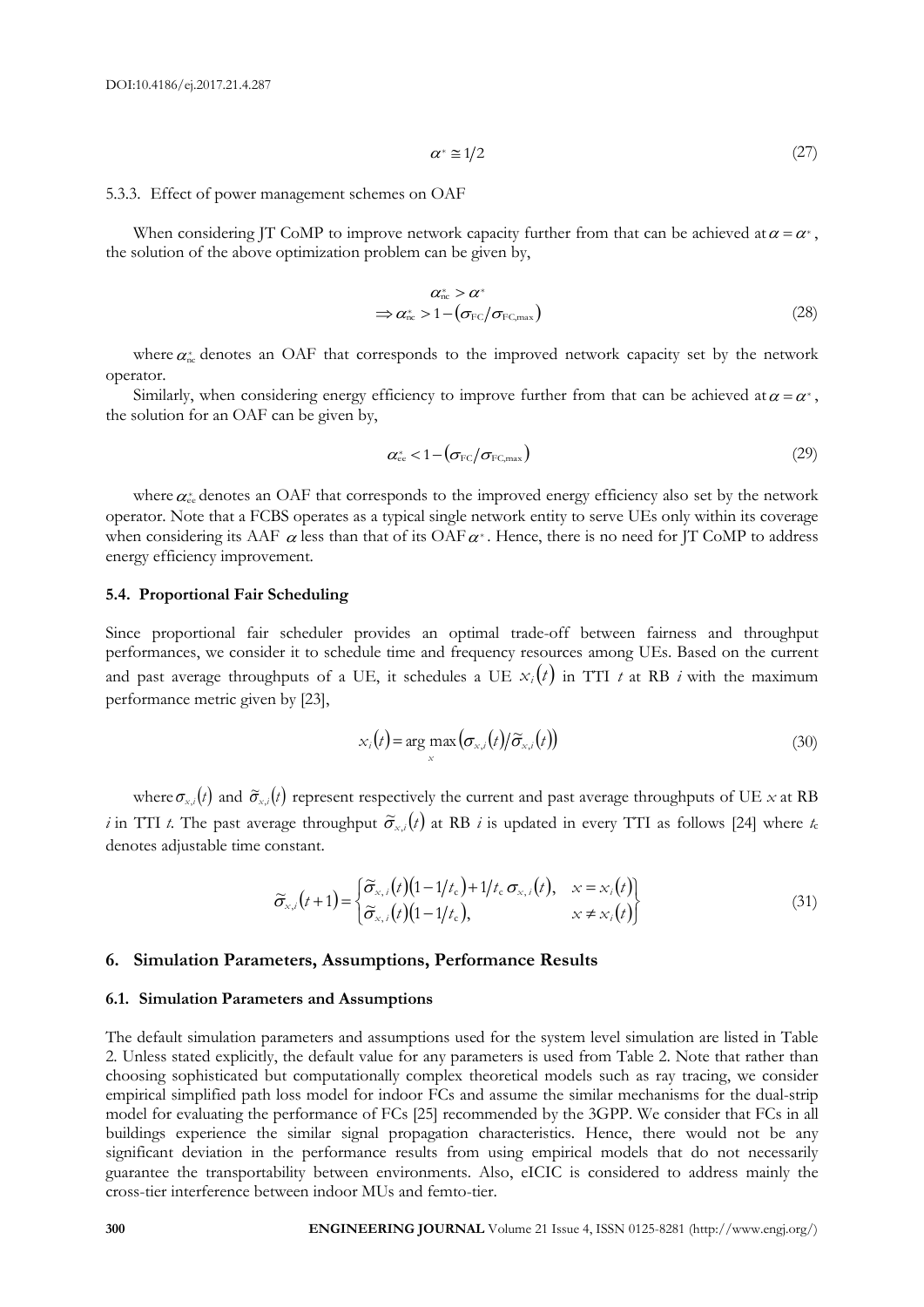#### **6.2. Performance Results**

For simplicity in evaluation, because of considering the average value of probability of each factor over an FPP, influencing on-state and off-state durations, we consider one FCBS for performance evaluation. However, this will not affect the performance trends as indoor channels are less susceptible to Doppler Effect and delay spread because of less movement of objects and small coverage of a FC. We define  $\sigma_{\rm FC, max}$ as the average sum throughputs of FUs in  $t \in T$  over M RBs per realization. Since we consider one realization per FBS,  $\sigma_{\text{FC,max}} = \sigma_{\text{FC}}$ .

From Fig. 8, it can be found that the capacity of a FC increases linearly with an increase in its AAF  $(\alpha \le \alpha_s)$ , which influences directly the overall system level capacity. The maximum capacity of a FC attains when the FC serves over the whole FPP. However, this is possible only if there is no existence of MU within the building such that the FCBS can be allowed to transmit in all TTIs of any FPPs. In Fig. 8, the overall system capacity of all UEs is shown for FBS=1. However, irrespective of the number of FBSs per

| <b>Parameter and Assumptions</b>                                                                                                                                                                                                       |                                                       |                                             | Value                                                                            |                                           |  |
|----------------------------------------------------------------------------------------------------------------------------------------------------------------------------------------------------------------------------------------|-------------------------------------------------------|---------------------------------------------|----------------------------------------------------------------------------------|-------------------------------------------|--|
| E-UTRA simulation case <sup>1</sup>                                                                                                                                                                                                    |                                                       |                                             | 3GPP case 3                                                                      |                                           |  |
| Cellular layout <sup>2</sup> and Inter-site distance <sup>1,2</sup>                                                                                                                                                                    |                                                       |                                             | Hexagonal grid, dense urban, 3 sectors per MC                                    |                                           |  |
|                                                                                                                                                                                                                                        |                                                       |                                             | site and 1732 m                                                                  |                                           |  |
| Carrier frequency <sup>2</sup> and transmit direction                                                                                                                                                                                  |                                                       |                                             | 2 GHz and downlink                                                               |                                           |  |
| System bandwidth and cells                                                                                                                                                                                                             |                                                       |                                             | 5 MHz and 1 MC, 2 PCs, and 1 FC                                                  |                                           |  |
| Type of FCs                                                                                                                                                                                                                            |                                                       |                                             | Closed subscriber group (CSG)                                                    |                                           |  |
| Total BS transmit power <sup>1</sup> (dBm)                                                                                                                                                                                             |                                                       |                                             | 46 for MC <sup>1</sup> , 37 for PC <sup>1</sup> , 20 for FC <sup>1</sup>         |                                           |  |
| Fading model <sup>1</sup>                                                                                                                                                                                                              | Frequency selective Rayleigh (MC and PC), Rician (FC) |                                             |                                                                                  |                                           |  |
| Path loss (PL)                                                                                                                                                                                                                         | MCBS and a UE <sup>1</sup>                            | outdoor MU                                  |                                                                                  | $PL(dB)=15.3 + 37.6log_{10}R$ , R is in m |  |
|                                                                                                                                                                                                                                        |                                                       | indoor MU                                   | $PL(dB)=15.3 + 37.6log_{10}R + L_{ow}$                                           |                                           |  |
|                                                                                                                                                                                                                                        | PCBS and a $UE1$                                      |                                             |                                                                                  | $PL(dB)=140.7+36.7log_{10}R$ , R is in km |  |
| FCBS and a UE1,2                                                                                                                                                                                                                       |                                                       | $PL(dB)=127+30log_{10}(R/1000)$ , R is in m |                                                                                  |                                           |  |
| Lognormal shadowing standard deviation (dB)                                                                                                                                                                                            |                                                       |                                             | 8 for MCBS <sup>2</sup> , 10 for PCBS <sup>1</sup> , 10 for FCBS <sup>2</sup>    |                                           |  |
| Antenna configuration                                                                                                                                                                                                                  |                                                       |                                             | Single-input single-output for all BSs and UEs                                   |                                           |  |
| Antenna pattern (horizontal)                                                                                                                                                                                                           |                                                       | Directional (1200) for MC <sup>1</sup> and  |                                                                                  |                                           |  |
|                                                                                                                                                                                                                                        |                                                       |                                             | omnidirectional for PC <sup>1</sup> and FC <sup>1</sup>                          |                                           |  |
| BS antenna gain plus connector loss and UE antenna                                                                                                                                                                                     |                                                       |                                             | 14 for MCBS <sup>2</sup> , 5 for PCBS <sup>1</sup> , 5 for FCBS <sup>1</sup> , 0 |                                           |  |
| gain <sup>2</sup> (dBi)<br>for UE                                                                                                                                                                                                      |                                                       |                                             |                                                                                  |                                           |  |
| UE noise figure <sup>2</sup> and UE speed <sup>1</sup>                                                                                                                                                                                 |                                                       |                                             |                                                                                  | 9 dB, 3 km/hr                             |  |
| Total number of MUs, UEs per FC, and multi-storage buildings                                                                                                                                                                           |                                                       |                                             |                                                                                  | 30, 1, and 1                              |  |
| PC coverage and MUs offloaded to all PCs <sup>1</sup>                                                                                                                                                                                  |                                                       |                                             |                                                                                  | 40 m (radius), $2/15$                     |  |
| Percentage of indoor MUs <sup>1</sup> , external wall penetration loss <sup>1</sup> ( $L_{ow}$ ), and                                                                                                                                  |                                                       |                                             |                                                                                  | 35%, 20 dB, and 0.6                       |  |
| <sup>3</sup> the value of $\beta$                                                                                                                                                                                                      |                                                       |                                             |                                                                                  |                                           |  |
| FC model <sup>2</sup> and channel state information                                                                                                                                                                                    |                                                       |                                             |                                                                                  | 3GPP dual strip and Ideal                 |  |
| Proportional Fair and full buffer<br>Scheduler and traffic model                                                                                                                                                                       |                                                       |                                             |                                                                                  |                                           |  |
| $1 \text{ ms}, 8 \text{ ms}, 0, 100 \text{ ms},$ and $0 \text{ respectively}$<br>TTI <sup>1</sup> , T, $\alpha_{\text{on}\rightarrow\text{off}}$ , scheduler constant (t <sub>c</sub> ), and $\alpha_{\text{off}\rightarrow\text{on}}$ |                                                       |                                             |                                                                                  |                                           |  |
| Simulation run time for any FBS pattern $T$ and total simulation run time<br>8 ms and $(T \times  \alpha_{\text{fbs}} )$                                                                                                               |                                                       |                                             |                                                                                  |                                           |  |

Table 2. Default simulation parameters and assumptions.

taken <sup>1</sup>from [26] , <sup>2</sup>from [25], and <sup>3</sup>from [27-29].

FPP, the aggregate capacity of all MUs does not change considerably as shown in Fig. 9. Hence, the system level capacity shows also a linear response and increases with an increase in AAF of the FCBS.

Note that in Fig. 9, though the aggregate capacity of all offloaded MUs and all outdoor MUs seem to be the same, the throughput per UE of each category differs significantly from one another. Specifically, more capacity per offloaded MU than that of per outdoor MU is achieved because of less number and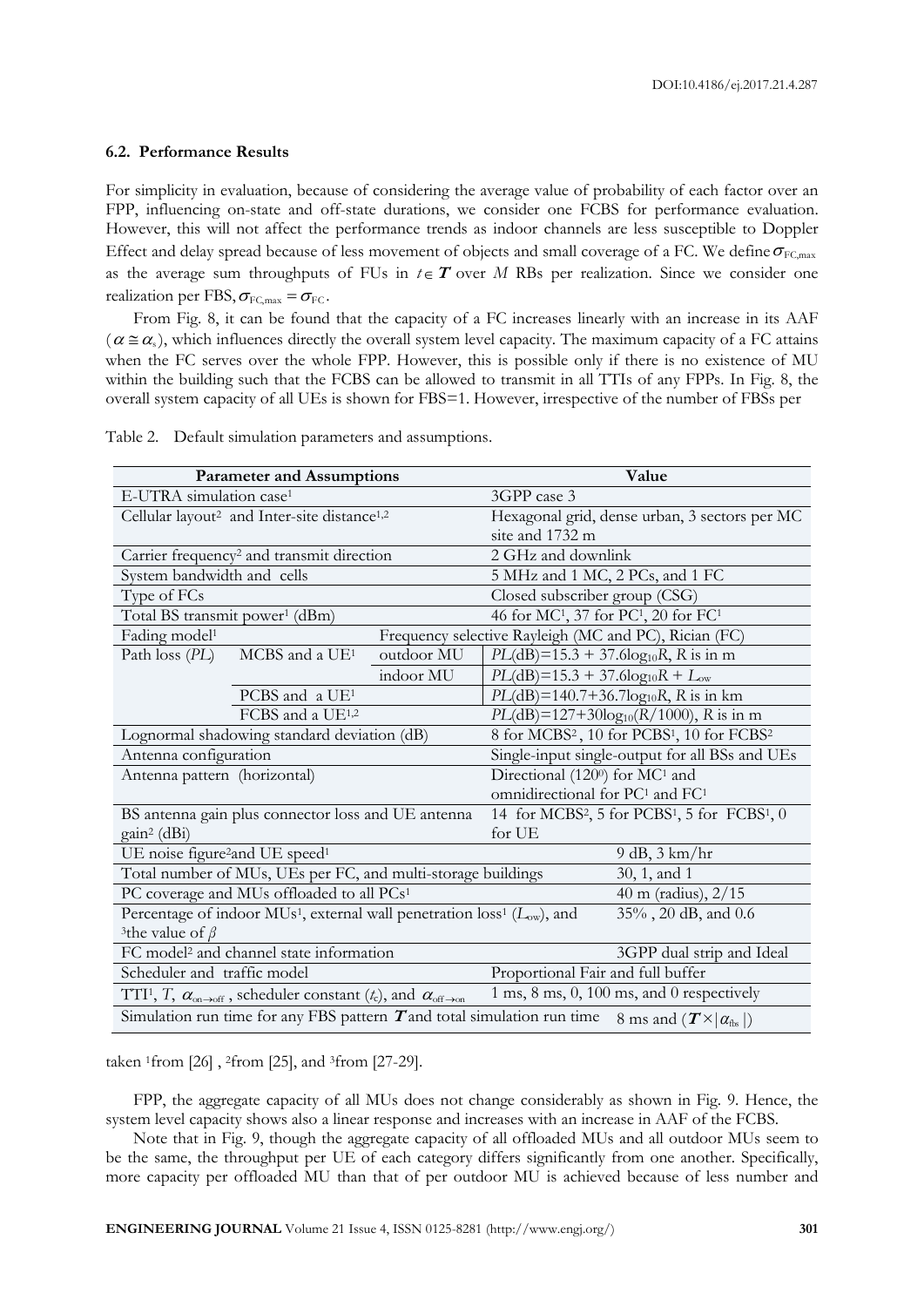better channel condition of offloaded MUs than that of outdoor MUs. Since an indoor MU experiences a high external wall attenuation loss of a building, they are relatively less scheduled and can gain lower throughput than that of other MU categories.

The number of FBSs per FPP has a negligible impact on the aggregate capacity of all MUs (Fig. 9) and a significant impact on the capacity of FCBS (Fig. 8). Moreover, the switching delay from the transmit power on/off operation of FCBS and the UE traffic request processing delay from exchanging control signaling between the MCBS and the FCBS influence greatly the capacity of FCBS, particularly in indoor regions such as hotspots, indoor stadiums, and airports where the movement of UEs is frequent enough to cause to originate a large number of UE traffic requests for both connection and disconnection with the FCBS. All these effects are captured in Fig. 8 by varying AAF from 0 (always off) to 1 (always on) over an FPP to show how the FCBS capacity varies with a change in environment.

In Fig. 10, the transmit power saving response of the FCBS is shown. As expected, the transmit power saving decreases with an increase in AAF. This calls for a trade-off between the high capacity and the power saving demands of a FCBS. We address this issue by deriving an OAF in Eq. (27). As shown in Fig. 10, the OAF is about 0.5, which complies with the derived OAF in Eq. (27). Hence, an optimization of both the capacity and energy efficiency of FCBSs can be achieved when each FCBS has on an average an equal or near equal on-state and off-state durations subject to  $\kappa = 1/2$ . In general, for  $1/2 < \kappa < 1$ , the slope



Fig. 8. Capacity with a variation in AAF.

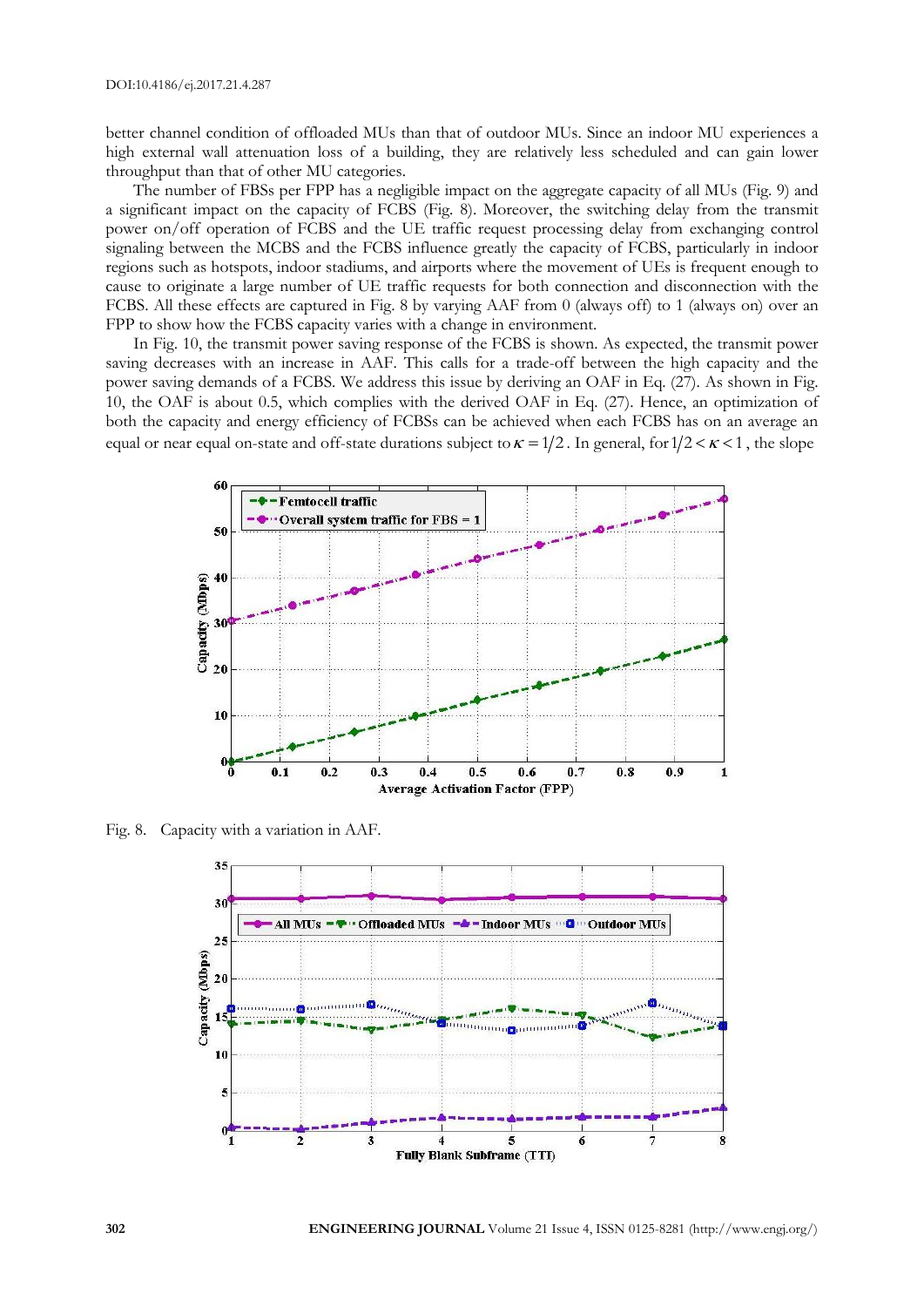

Fig. 9. Capacity of different categories of MUs with a variation in FBS.

Fig. 10. Femtocell capacity, transmit power saving factor, and OAF with a variation in AAF.

of capacity of the FCBS (Fig. 10) decreases, which results in an obvious increase in the value of OAF from 0.5 in order to compensate the capacity of the FCBS corresponding to the amount of decrease in slope from that of  $\sigma_{\text{\tiny FC,max}}$ .

Further, a FCBS can be considered serving neighboring on-state FCBSs during its normal off-state, which corresponds to its OAF  $\alpha^*$ , using JT CoMP to improve the network capacity only. In such case, a FCBS needs to operate in a CoMP set for duration greater than that corresponds to the OAF. However, if the energy efficiency is concerned only, a FCBS can operate for duration less than that corresponds to the OAF. In such case, no JT CoMP set is needed to form, and a FCBS can operate as a usual single entity. If both network capacity and energy efficiency are concerned, as mentioned already, a FCBS needs to operate for duration corresponds to the OAF.

# **7. Conclusion**

In this paper, we propose a centralized 3D radio resources, namely time, frequency and power, allocation and scheduling strategy for a multi-tier control-/user-plane separation architecture (CUSA). Centralized scheduling is performed by considering schedulers of all BSs located at a central station acting as a hub for scheduling resources to all BSs. We propose a fully blank subframe (FBS) based eICIC to split completely C-/U-plane such that C-plane of all UEs can be served by the MCBS only, and U-plane of a UE by its respective BS. The cross-tier interference is avoided in time-domain, and the co-tier interference is avoided in frequency-domain by allocating frequency resources orthogonally in each tier.

The transmit power of any FCBSs is controlled by proposing a power control mechanism, modeled its on-state and off-state as conventional on/off traffic source model for single user per FCBS. However, for multiple user per FCBS, the transmit power of a FCBS is modeled as conventional Birth-Death process. We also derive an optimal value of average activation factor (OAF) over a FPP to trade-off capacity and power saving factor of any FCBSs to address both spectral and energy efficiency demands of 5G cellular. The performance evaluation is carried out with a multi-tier network that consists of a MCBS and a number outdoor PCBSs and indoor FCBSs deployed in a multi-storage building. The whole system bandwidth is reused in FCBSs within the building.

With a system level simulation for a single FCBS, we show that both the capacity of the FCBS and the overall system capacity increase, whereas the transmit power saving of the FCBS decreases linearly with an increase in AAF. Also, an OAF of 0.5 for  $\kappa = 1/2$ , which is compliant with the derived OAF value and greater than 0.5 for  $1/2 < \kappa < 1$  is found. The number of FBSs per FPP has a negligible impact on the capacity of the MCBS, whereas it has a significant impact on the achievable capacity of the FCBS. Moreover, a FCBS can also serve neighboring on-state FCBSs during its normal off-state using JT CoMP to improve the network capacity by operating at an AAF greater than the OAF, whereas operating at an AAF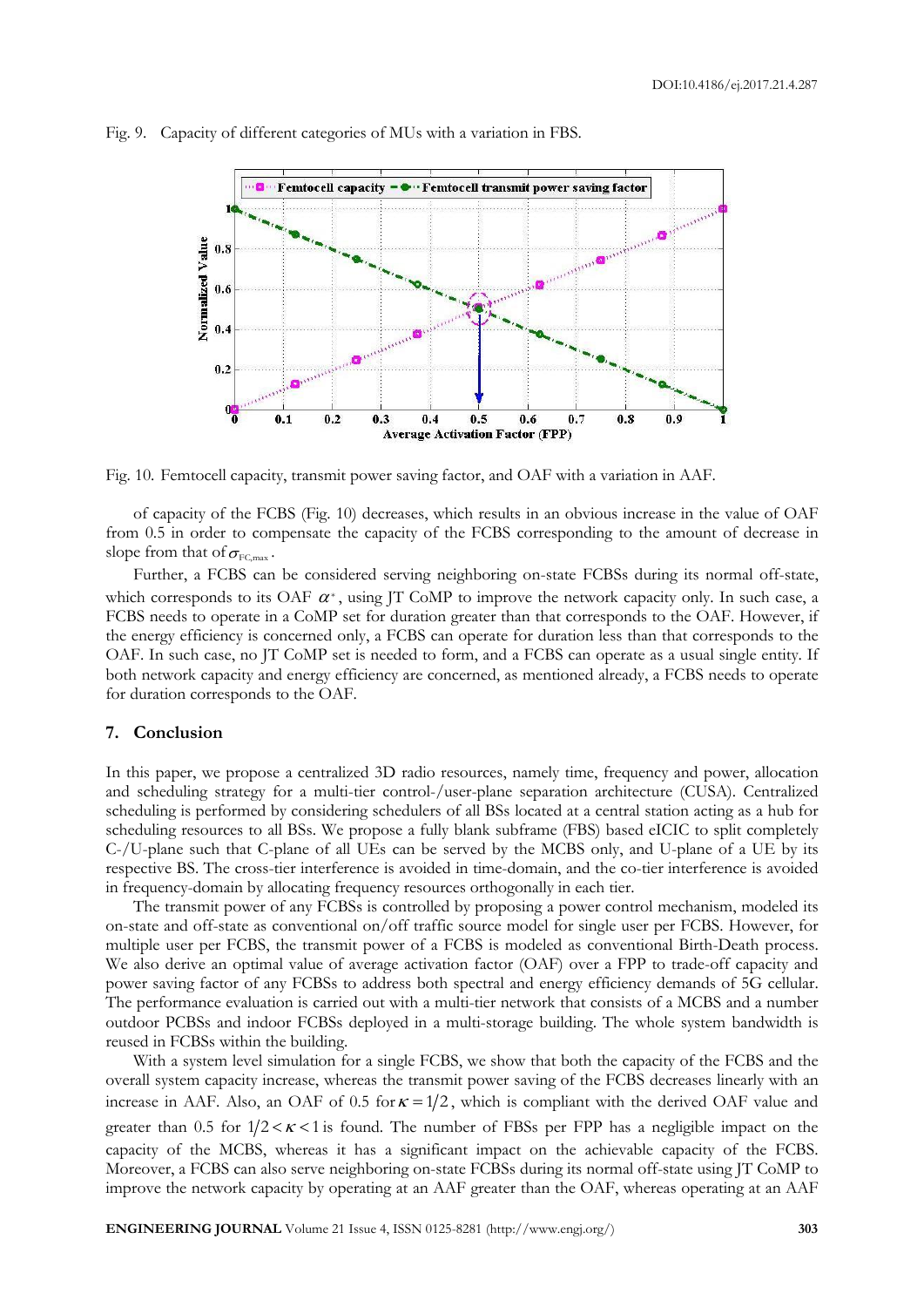lower than the OAF as a usual single entity if the energy efficiency needs to improve. This contribution will give operators insights on scheduling time, frequency, and power centrally particularly for SCs in CUSA in order to address the demands of the high indoor capacity and energy efficiency of future 5G mobile networks.

# **Acknowledgements**

The initial results of this paper were presented partly in the conference article [30]. The research grant funds have been provided by "The 100th Anniversary Chulalongkorn University Fund for Doctoral Scholarship" upon submission of application of research expenses for "The 90<sup>th</sup> Anniversary Chulalongkorn University Fund (Ratchadaphiseksomphot Endowment Fund)" and "The Electrical Engineering Chulalongkorn University PhD (EECU-PhD) Honors Program Scholarship" at Chulalongkorn University, Bangkok, Thailand. The research is also graciously supported by the STAR Project, Department of Electrical Engineering, Chulalongkorn University, Thailand.

# **References**

- [1] H. T. Cheng and W. Zhuang, "Joint power-frequency-time resource allocation in clustered wireless mesh networks," *IEEE Netw.*, vol. 22, no. 1, pp. 45-51, Jan./Feb. 2008.
- [2] L. Zhao, L. Cong, F. Liu, K. Yang, and H. Zhang, "Joint time-frequency-power resource allocation for low-medium-altitude platforms-based WiMAX networks," *IET Commun.*, vol. 5, no. 7, pp. 967-974, 2011.
- [3] D. T. Ngo, S. Khakurel, and T. Le-Ngoc, "Joint subchannel assignment and power allocation for OFDMA femtocell networks," *IEEE Trans. Wireless Commun.*, vol. 13, no. 1, pp. 342-355, Jan. 2014.
- [4] M. Qian, Y. Wang, Y. Zhou, L. Tian, and J. Shi, "A super base station based centralized network architecture for 5G mobile communication systems," *Digital Commun.*  $\dot{\mathcal{C}}$  *Netw.*, vol. 1, no. 2, pp. 152-159, 2015.
- [5] China Mobile Research Institute, "C-RAN the road towards green RAN," White Paper, ver. 2.5, Oct. 2011.
- [6] Y. Lin, L. Shao, Z. Zho, Q. Wang, and R. K. Sabhiki, "Wireless network cloud: Architecture and system requirements," *IBM J. Research & Development*, vol. 54, no. 1, pp. 4:1-4:12, Jan.-Feb. 2010.
- [7] Alcatel-Lucent, "LightRadio," White Paper: Technical Overview, 2011.
- [8] X. Duan, A. M. Akhtar, and X. Wang, "Software-defined networking-based resource management: data offloading with load balancing in 5G hetnet", *EURASIP J. Wireless Commun. & Netw.*, vol. 181, pp. 1-13, 2015.
- [9] F. Zhang, S. Sun, N. Chen, and H. Huang, "Radio resource management based on NFV and SDN in 4G and 5G hetnet," *S. Sun and J. Li (Eds.) Self Organizing Networks, ICSON 2015, Lecture Notes of the Institute for Computer Sciences, Social Informatics and Telecommunications Engineering, Vol. 149,* pp. 165- 172, 2015.
- [10] A. Prasad, A. Maeder, and C. Ng, "Energy efficient small cell activation mechanism for heterogeneous networks," in *Proc. Globecom Workshop-Heterogeneous and Small Cell Networks*, 2013, pp. 754-759.
- [11] C. Liu, B. Natarajan, and H. Xia, "Small cell base station sleep strategies for energy efficiency," *IEEE Trans. Veh. Technol.*, vol. 65, no. 3, pp. 1652-1661, Mar. 2016.
- [12] G. Lee and H. Kim, "Green small cell operation using belief propagation in wireless networks," in *Proc. Globecom Workshop-Heterogeneous and Small Cell Networks*, 2014, pp. 1266-1271.
- [13] R. K. Saha, P. Saengudomlert, and C. Aswakul, "Evolution toward 5G mobile networks A survey on enabling technologies," *Engineering Journal*, vol. 20, no. 1, pp. 87-119, 2016.
- [14] R. K. Saha and C. Aswakul, "Incentive and architecture of multi-band enabled small cell and UE for up-/down-link and control-/user-plane splitting for 5G mobile networks," *Frequenz J. RF-Engineering & Telecommun.,* vol. 75, no. 1-2, pp. 95-118, Nov. 2016.
- [15] H. A. U. Mustafa, M. A. Imran, M. Z. Shakir, A. Imran, and R. Tafazolli, "Separation framework: An enabler for cooperative and D2D communication for future 5G networks," *IEEE Commun. Surveys & Tuts.*, vol. 18, no. 1, pp. 419-445, 2016.